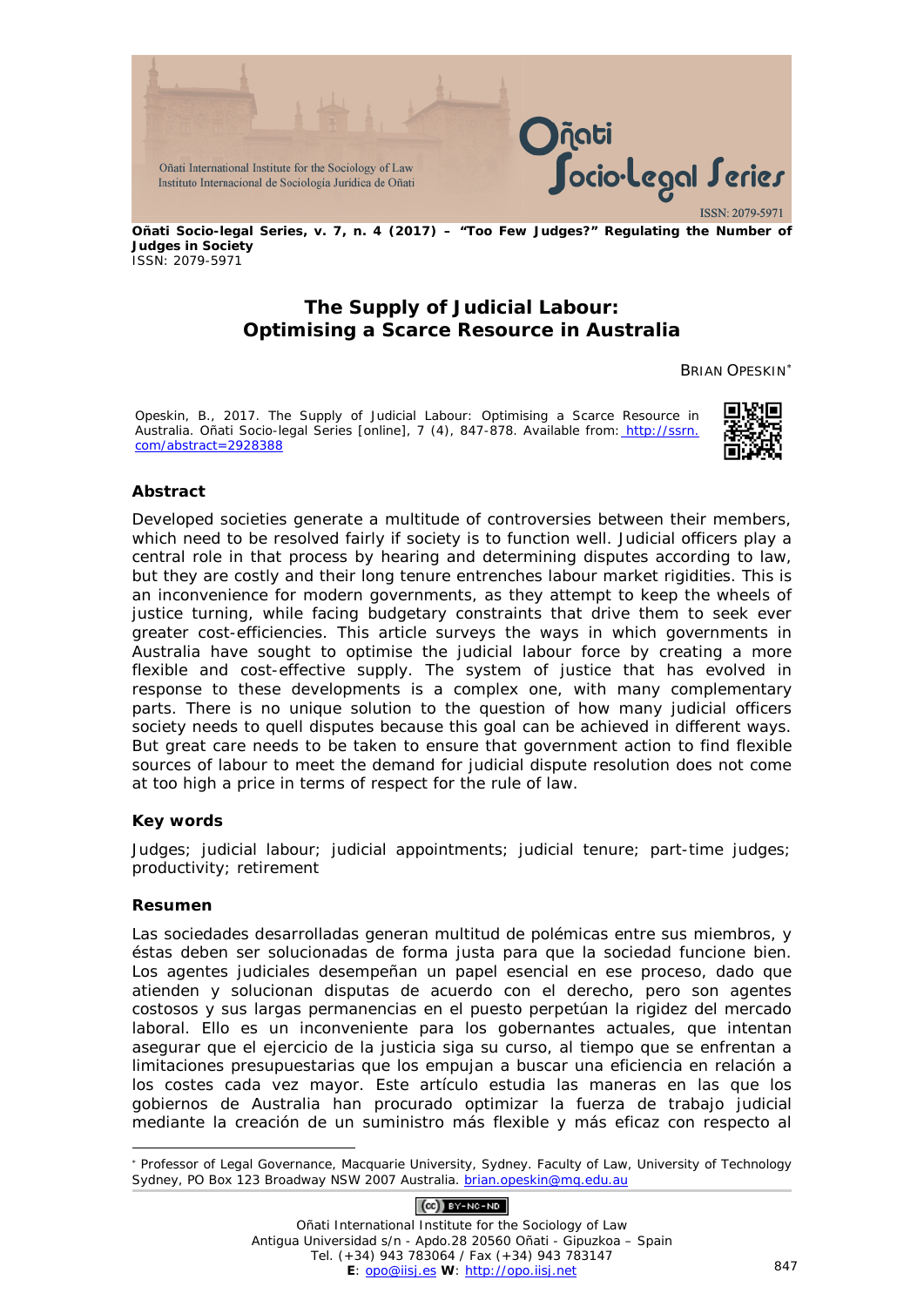coste. El sistema de justicia que ha evolucionado en respuesta a estos desarrollos es complejo, con muchas partes complementarias. No hay una única respuesta a la pregunta de cuántos agentes judiciales necesita la sociedad para mitigar disputas, porque este objetivo se puede conseguir de diferentes formas. Pero hace falta ser más prudentes para asegurar que la acción gubernamental centrada en encontrar fuentes de trabajo flexibles para satisfacer la demanda de resolución de disputas judiciales no implique un precio demasiado alto en términos de respeto al imperio de la ley.

#### **Palabras clave**

Jueces; labor judicial; nombramientos de jueces; cargo judicial; jueces a tiempo parcial; productividad; jubilación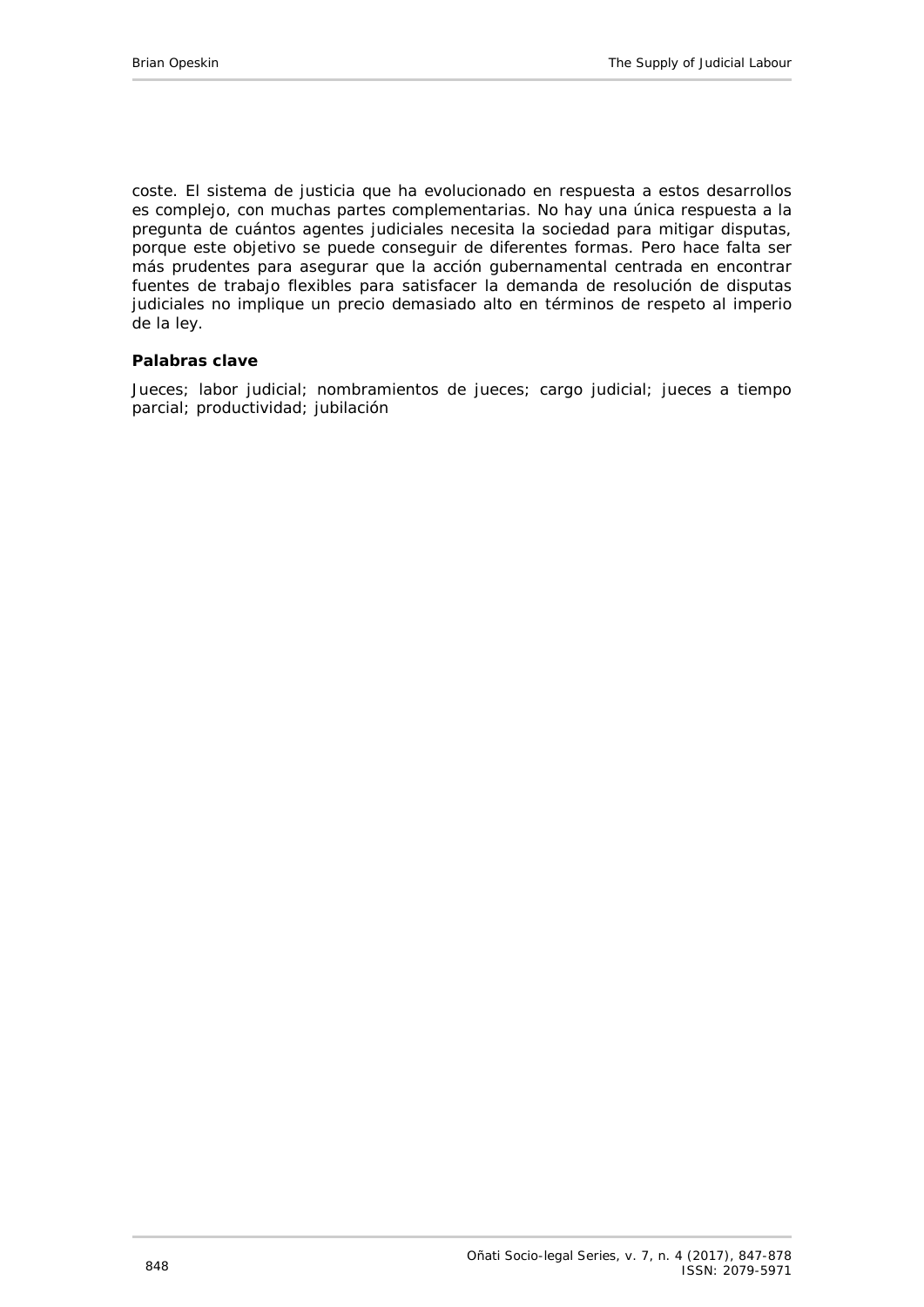# **Table of contents**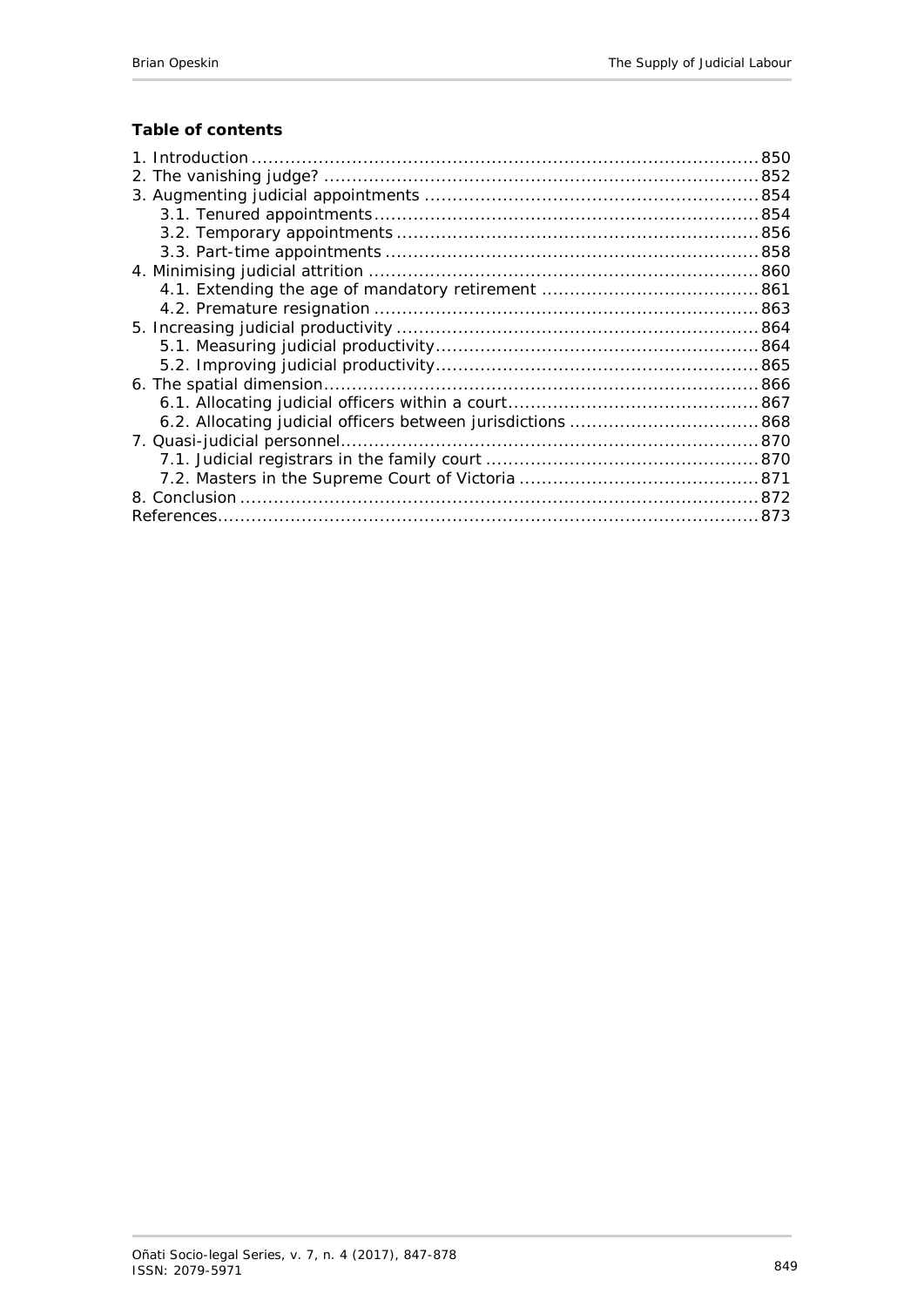## <span id="page-3-0"></span>**1. Introduction**

Australia's population of 24 million people is served by a small coterie of judicial officers. They are an elite profession, performing a vital role in upholding the rule of law by hearing and determining disputes according to law. Are there enough judicial officers to adequately perform the tasks required of them? It is a question that might also be asked of other arms of government. Yet it is a question that does not readily admit of a simple answer because the optimal organisation of a complex institution, such as the justice system, does not have a unique solution. This article examines the issue by considering how the judicial labour force can be optimised by managing the supply of this scarce resource, bearing in mind the special role of the courts in maintaining the rule of law in a democratic society.

The study is confined to an examination of judicial labour in Australia, and the courts that constitute the judicial systems of its constituent federal, state and territorial polities. It is not an exhaustive study of the Australian experience, but draws selectively on examples to illustrate broader phenomena. For some purposes, it is valuable to view the Australian judiciary as a whole; for others it is useful to examine particular courts to understand how different parts of the system interact with each other. While Australia's experience is not necessarily representative of other countries, it provides valuable insights into the challenges of managing judicial labour in a common law system, especially one with a federal system of government and federal constitutional protections of judicial independence. There is ample scope, however, for further comparative research to elucidate the challenges of managing judicial labour, and to share solutions grounded in the lived experience of other countries and legal systems.

Wherever possible, this article adopts an empirical approach by utilising available data on the judicial system. Unfortunately, Australia is not well served in this regard [\(Opeskin 2013\)](#page-29-0). Official statistics are minimal, and what there is often suffers from the opposing challenges of being either too highly aggregated or too highly disaggregated, with no common counting rules. This article utilises published data from two federal government agencies (the Productivity Commission and the Australian Bureau of Statistics), the annual reports of individual courts, survey data from a small number of academic studies, and other small ad hoc data collections. A fuller understanding of the supply of judicial labour would be facilitated by the availability of additional high-quality data.

This article surveys a range of mechanisms that have been used, or could be used, to regulate the *supply* of judicial labour. It must be observed, however, that it is impossible to assess whether the supply of judicial officers is adequate unless one also understands society's *demand* for judicial dispute resolution. Governments have made substantial efforts to temper that demand by altering rules of civil liability to remove or restrict common law rights of action; pushing matters down the court hierarchy to lower courts that can adjudicate disputes faster and at lower cost; or diverting matters outside the court system to be resolved through nonadversarial processes or through tribunals that operate with less cost and formality than courts. There is almost certainly an interrelationship between supply and demand: for example, shortage of judicial supply may lead to increasing courts delays, which may push disputants into alternative dispute resolution, thus reducing the demand for judicial labour. However, these demand-side issues are beyond the scope of this study.

Part 2 begins by examining empirical data on the number of judicial officers in Australia, to elucidate the question whether there are too few judges in society. The following Parts then examine five supply-side 'solutions' to the potential shortfall of judicial labour.

The first and most obvious solution is to augment the number of judicial officers (Part 3). Australia's experience is that the judiciary has expanded over the past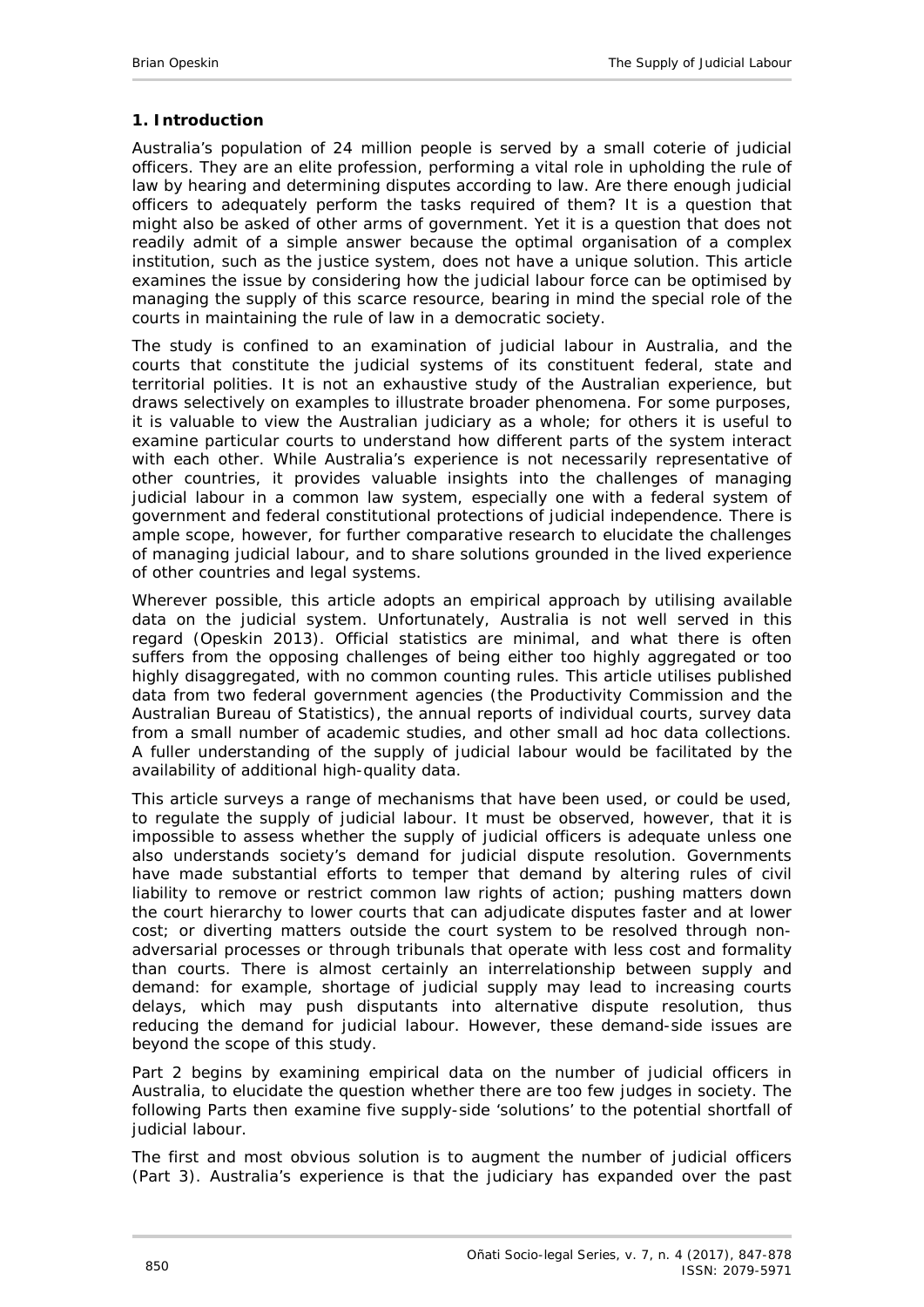decade, but at a very slow rate, with the main barriers to new appointments being the cost and inflexibility of tenured office. To ameliorate these concerns, increasing use has been made of temporary judicial appointments, but because this threatens judicial independence, the practice has elicited substantial opposition from the legal sector. The recent creation of part-time judicial positions also has the potential to augment the judicial labour force, and lead to greater diversity, but to date the impact of this initiative has been minimal.

A second solution looks not to additions to the judiciary through appointments, but to attenuating losses from the bench from departures (Part 4). The mandatory retirement age of judicial officers forces many capable individuals off the bench when they still have much to contribute. A number of proposals have been canvassed to reduce this loss by extending the age of mandatory retirement. For judicial officers who retire before reaching that age, it must also be asked whether the rate of attrition can be mitigated through better working conditions, especially to address the stress of judicial work.

A third solution is to increase judicial productivity so that outputs, in terms of finalised cases, can be achieved with fewer inputs, in terms judicial labour (Part 5). Leaving aside the difficulty of finding a measure of productivity that adequately captures the quality and quantity of the judicial function, efforts have been made in recent years to improve the efficiency of courts and their officers. The changes have sometimes been driven by government, and sometimes by judges themselves in their attempt to manage heavy workloads. Information technology has often been touted as a key to improving judicial performance, but the evidence in Australia is equivocal.

A fourth issue relevant to supply arises from the fact that judicial services are delivered in specific locations, and this generates questions about the optimal spatial allocation of resources within the judicial system (Part 6). Within each jurisdiction, legislation provides a framework for determining where a court is to sit, and how judicial officers are assigned to sit in those places. Between jurisdictions, the appropriate spatial allocation of judicial resources is much harder to achieve because the Australian judicial system is geographically compartmentalised. Model legislation to promote inter-jurisdictional judicial exchanges has been enacted in some states and territories, but it has not been utilised to address national disparities between demand and supply.

A final supply-side solution has been to make use of quasi-judicial personnel (masters, associate judges, registrars, and judicial registrars) to free judicial officers from minor routine work (Part 7). The greater use of these positions has assisted some courts in the efficient and cost-effective discharge of their business, but it is critical that judges maintain adequate supervision over the functions delegated to such additional personnel.

Part 8 concludes with the recognition that systems of justice in developed liberal democracies are necessarily complex. They have many working parts that complement each other and, to a degree, substitute for each other. There is no unique answer to the question of how many judicial officers society needs to quell disputes and uphold the rule of law because these goals can be achieved in different ways. It is true that judges and magistrates are an expensive resource, and that mechanisms for protecting their independence (such as tenure) create labour market rigidities. However, their office enjoys protection for sound reasons of public policy. Great care needs to be taken to ensure that government action to find flexible sources of labour to meet the demand for judicial officers does not come at too high a price. The best way to ensure a properly functioning judicial system is to appoint a sufficient number of permanent judicial officers who hold office until mandatory retirement age, albeit an age that is somewhat greater than Australian laws currently provide.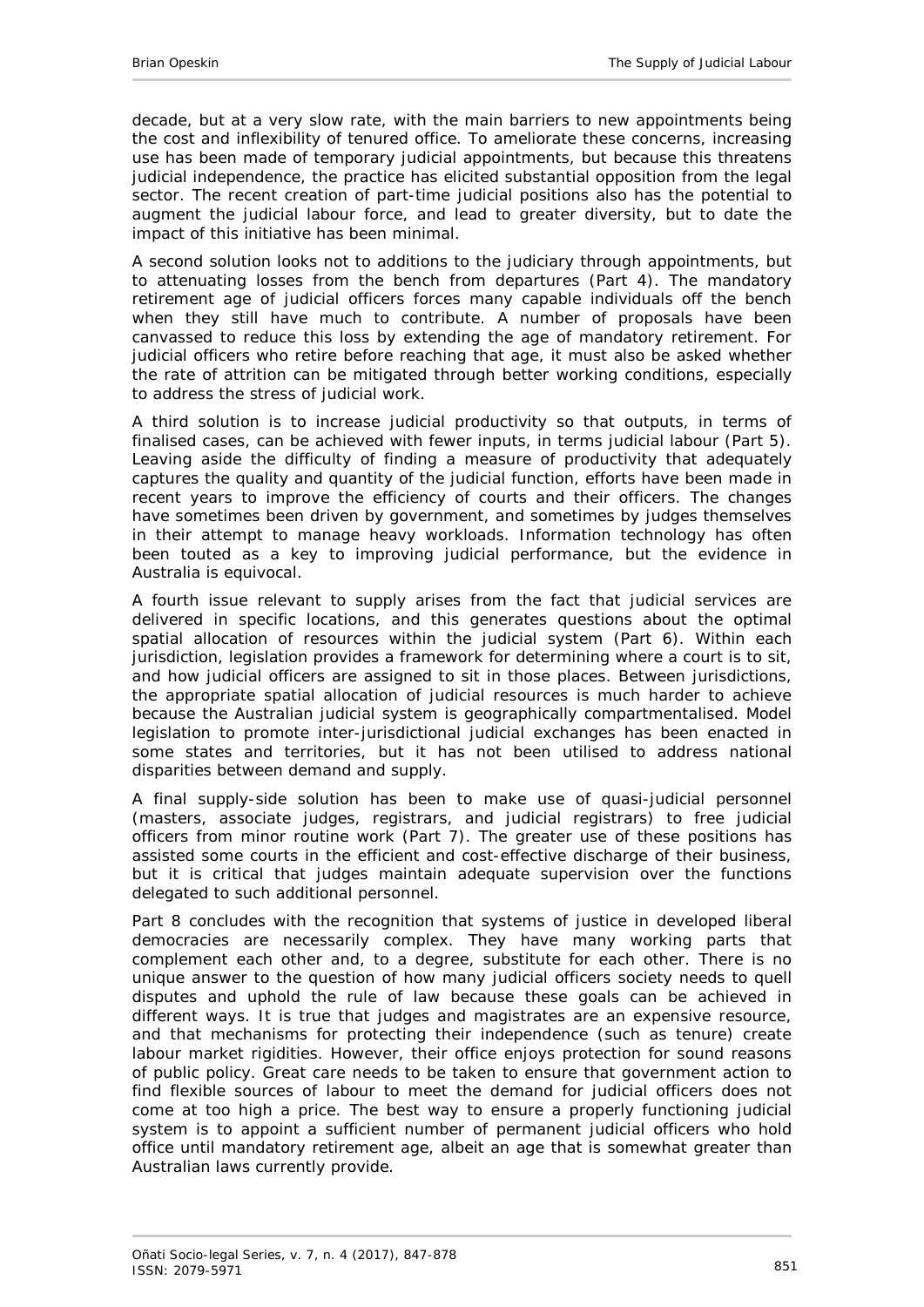## <span id="page-5-0"></span>**2. The vanishing judge?**

In the United States, Australia and elsewhere, there has been considerable discussion of the 'vanishing trial' [\(Galanter 2004,](#page-28-0) [Spencer 2005,](#page-30-0) [Langbein 2012\)](#page-28-1). Are judicial officers also vanishing and, if so, are they now too few in number to properly discharge the functions that the justice system requires of them? Consider, for example, the pointed comments made by the Chief Magistrate of NSW, following sustained cuts to the magistracy of Australia's largest court [\(Local Court of New](#page-28-2)  [South Wales 2015, p. 3\)](#page-28-2):

[R]eduction in judicial resources challenges the ability of the Court to maintain an adequate level of service to country regions. The Local Court of NSW already has the lowest ratio of magistrates to population in the Commonwealth. Continually lowering the resources provided will inevitably lead to a loss of capacity to provide the same level of access to justice as is current (…). Should that come to pass, the social cost in providing a lesser service may well exceed the purported cost savings to government through a short-sighted reduction in judicial numbers.

This Part examines empirical evidence from Australia and asks what light it sheds on the putative shortage of judicial officers. While there are many ways in which judicial systems can be organised, and many ways in which judicial efficiency can be measured, an examination of the data is useful because it sheds light on changing patterns over time and allows comparisons to be made between jurisdictions.

The empirical evidence can be viewed through many prisms. In 2016, the Productivity Commission (2016) reported that there were 1,072 full-time equivalent (FTE) judicial officers in Australia as at 30 June 2015. This figure includes both *magistrates* (appointed to lower courts) and *judges* (appointed to intermediate and higher courts), but excludes the seven members of the apex court, the High Court of Australia. A head count of all individuals holding judicial office would produce a larger number (although it is not known how much larger) because the Commission's data rolls up the fractional service of part-time judicial officers and the additional service of temporary judicial officers on short-term appointments.

Yet, the national aggregate of 1,072 FTE judicial officers tells us little about specifics that might be relevant to assessing different dimensions of judicial shortage—for example, how judicial officers are distributed geographically (24% are in the most populous state of NSW), by court level (53% are magistrates), by subject matter (52% are allocated to criminal matters), by state/federal court (14% are federal appointees), or by gender (35% are women) [\(Australasian](#page-26-1)  [Institute of Judicial Administration 2016,](#page-26-1) Productivity Commission 2016).

Moreover, these figures give a static picture of the judiciary at a point in time. To ask whether Australian judicial officers are vanishing suggests a *process*, which requires the matter to be examined across time. Viewed in this way, there has been a net increase in the size of the Australian judiciary, although growth has been slow. Over the 13-year period for which nationwide data are available (2003– 2015), there was a 9.2% growth in the aggregate number of FTE judicial officers from 982 to 1,072. The addition of 90 FTE positions reflects an annual growth rate of only 0.68%. Unfortunately, these statistics do not allow disaggregation of fulltime permanent, part-time permanent, and temporary judicial positions (see Part III below).

This growth has not been experienced uniformly across all states and territories, or across all court levels. On a national basis, almost all the growth occurred in the lowest tier of the court hierarchy, with Magistrates' Courts expanding by 18%, but District Courts and Supreme Courts each growing by less than 1%. However, the national data masks a decline in the size of the judiciary in three jurisdictions between 2003 and 2015 (–3.5% in the Australian Capital Territory; –4.0% in NSW; –7.2% in South Australia). In the latter two states, the decline was evident at all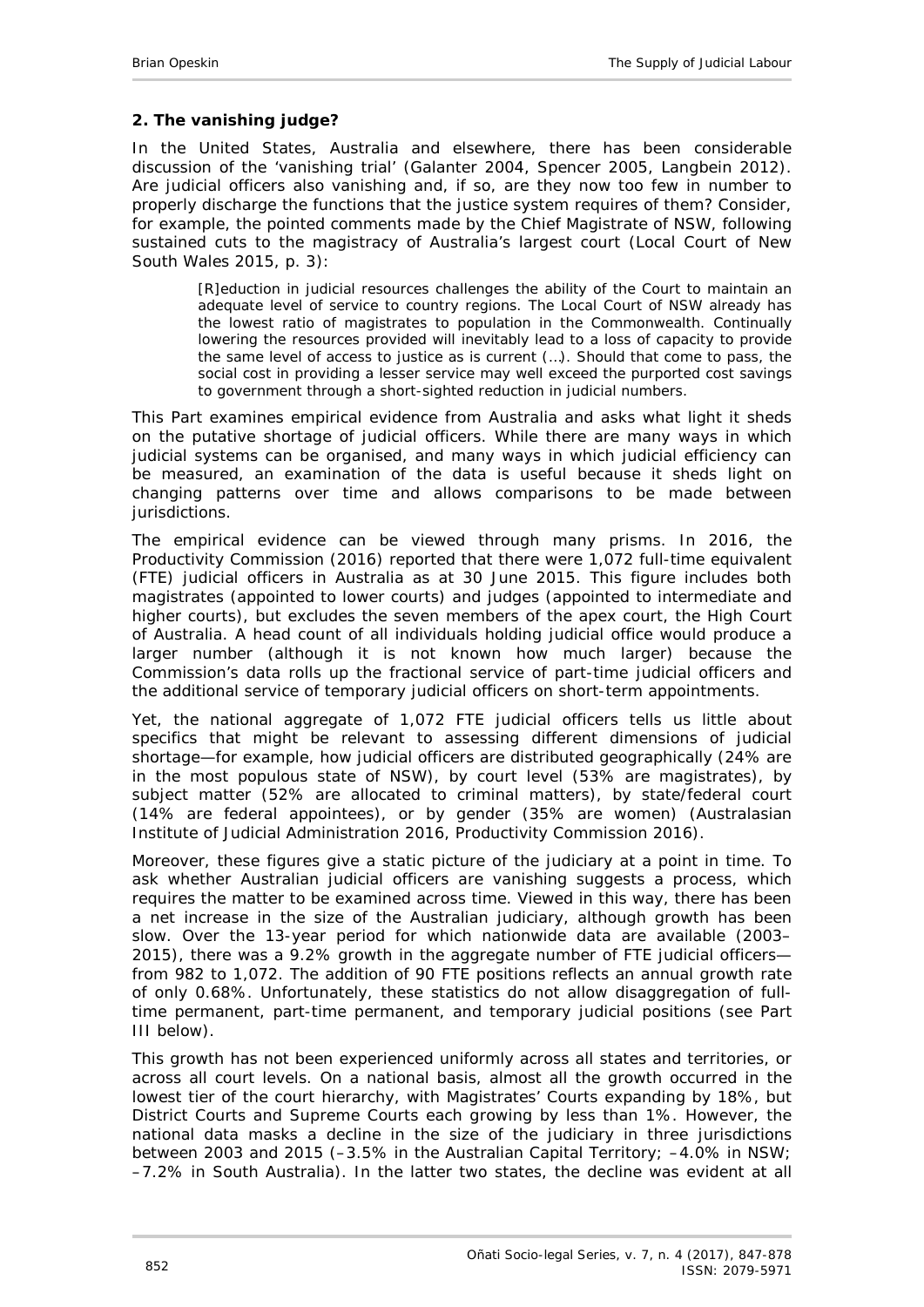court levels, suggesting that the problem of 'the vanishing judge' is persistent in some jurisdictions but not others.

The optimal size of the judiciary cannot be assessed in isolation from the size of the population that it services. Other things being equal, one would expect larger populations to require larger judiciaries to meet the need for dispute resolution. Thus, if the growth in the judiciary has not kept pace with the growth in the population, this may be a symptom of developing judicial shortage (assuming the initial position is one of equilibrium between demand and supply). For Australia, growth in population has regularly outstripped the growth in the judiciary (Figure 1). The indices show that the population grew by 19.5% between 2003 (base year=100) and 2015, but the judiciary grew by only 9.2% over this period, leading to a fall in the level of servicing. For Australia as a whole, the average number of judicial officers per 100,000 population deteriorated by 8.7%, from 4.93 in 2003 to 4.51 in 2015.



FIGURE 1

**Figure 1. Indices of judicial officers, population, and the ratio of judicial officers to population, Australia, 2003–2015.** Source: [Australian Bureau of Statistics 2016,](#page-26-2) Productivity Commission 2016 and prior years.

These data suggest that judicial officers are becoming scarcer per capita, but they do not necessarily mean that judicial officers are in short supply. There is a high degree of variability in the level at which societies are serviced by judges. The European Commission for the Efficiency of Justice (2014), operating under the auspices of the Council of Europe, collects data on the judicial systems of 47 European countries. In 2012, the average number of 'professional judges' per 100,000 population varied between 102.4 (Monaco) and 3.1 (Ireland), with a mean of 21.0. While it is difficult to draw contrasts between Australia and civil law countries, jurisdictions following the common law tradition are more useful comparators. In contrast to Australia's ratio of 4.51 judicial officers per 100,000 population in 2015, the level of servicing in Europe in 2012 was 3.5 in Scotland, 3.6 in England and Wales, and 3.8 in Northern Ireland.

This casts Australia in a favourable light, but it still does not arm us with the knowledge necessary to assess whether there are too few judicial officers in any of these jurisdictions. Judicial systems can be structured and operated in different ways, which impact on the appropriate level of servicing. For example, Australia's Northern Territory has a far greater number of magistrates per capita than any other state or territory, which is partly explained by its small population, scattered in remote communities across a vast territory—nearly six-times the size of the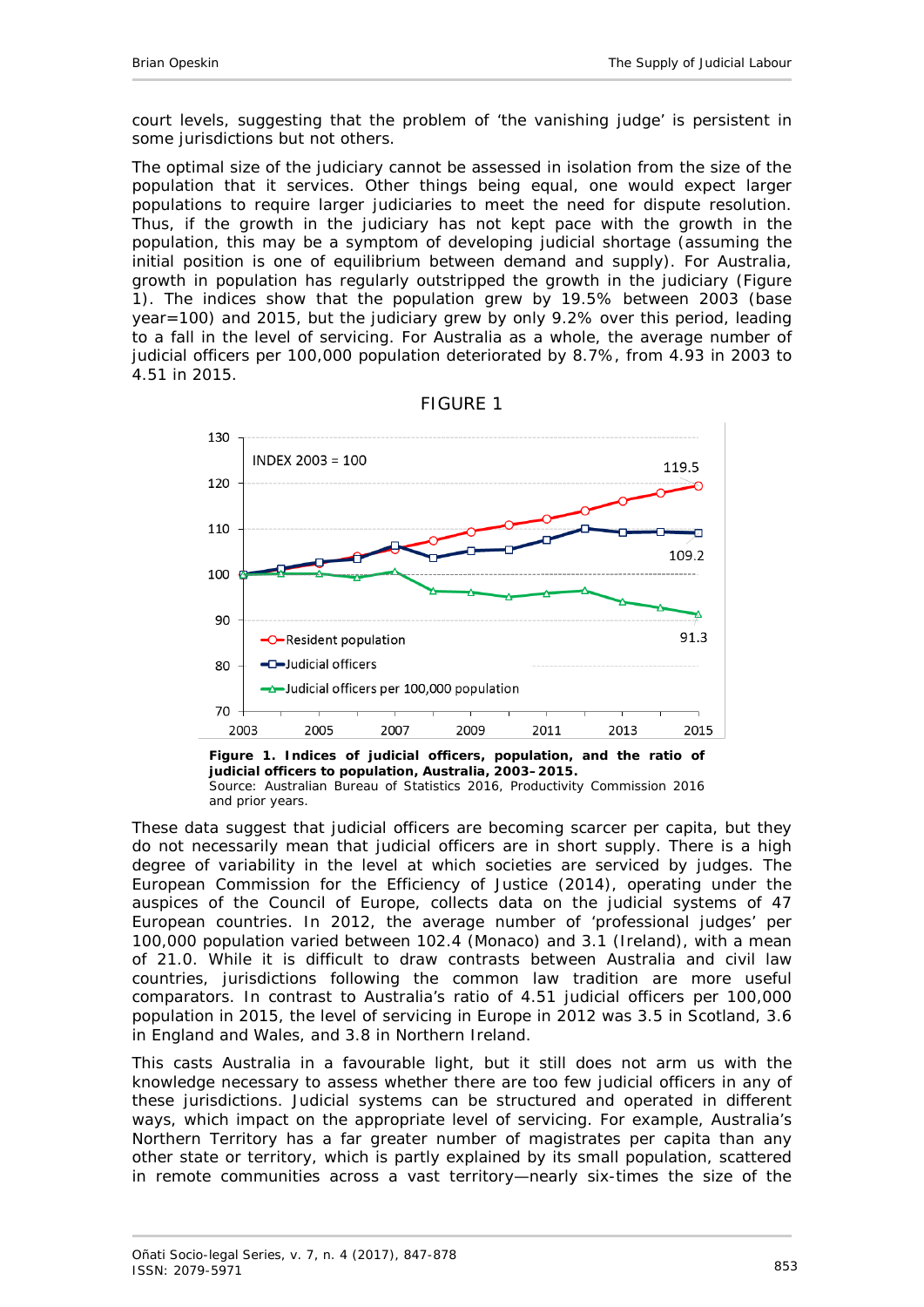United Kingdom [\(Opeskin 2013, p. 508\)](#page-29-0). Many other factors can influence the level of judicial servicing, such as the volume of the activity (e.g. crime, motor accidents, marriages) that gives rise to litigation; the number of legal rights recognised by a legal system; the predictability of the law; the cost of litigation; and avenues for appeal [\(Casper and Posner 1974\)](#page-27-0). This creates a complex and dynamic picture of supply shortage, which is distinctive to each society. The following Parts examine the mechanisms that have been used, or could be used, to redress the putative shortage of judicial officers in Australia.

### <span id="page-7-1"></span><span id="page-7-0"></span>**3. Augmenting judicial appointments**

#### *3.1. Tenured appointments*

One of the most obvious solutions to a perceived shortage of judicial officers is to appoint more of them. This may not be an immediate solution in civil law countries with career judiciaries, where long term workforce planning may be required to bring about change. However, in the Australian legal system, judicial officers are selected by the Executive government largely from the ranks of the practising profession or from the pool of existing judges. Judicial appointments are capable of being made expeditiously when the need arises.

It is relatively rare for legislation to specify the number of judicial officers that must be appointed to a court (although statutes do regularly specify the number of judges that comprise a sitting of an appellate court). Examples include the High Court of Australia (comprising seven justices), and some state courts of appeal [\(Opeskin 2001\)](#page-29-1). In these instances, Executive tardiness in filling vacancies might be said to result in a shortage of judicial officers, but this assessment is made by reference to the legislative standard rather than the demand for judicial services.

For the vast majority of Australian courts, the constituting legislation authorises the Executive to appoint as many judicial officers as are necessary for transacting the business of the court. In these instances, a shortage of judicial officers might be assessed in comparison to historical staffing levels or the demand for judicial services.

It is important to bear in mind that governments in Australia do make frequent appointments to tenured judicial office, even where the growth in the aggregate size of a court appears to be sluggish, zero, or even negative. This is so because there is often considerable attrition from a court due to resignation, retirement or death (see Part 4). This can be illustrated by statistics on appointments and departures from NSW courts over the period 2004–2014 (Figure 2). Over this 11 year interval, the *net change* in the number of judicial officers was modest—a net increase of just 13 appointments (5.5%) from a base of 235 judicial officers in 2004.[1](#page-7-2) However, this masked significant turnover in the workforce—189 judicial appointments were largely offset by 176 departures.

<span id="page-7-2"></span><sup>-</sup><sup>1</sup> This increase in the number of judicial officers is not necessarily inconsistent with the decline of 4% in NSW reported in Part II above: the periods are not congruent, the counting rules differ (FTE versus head-count), and it does not adjust for movement between courts within a state judicial hierarchy.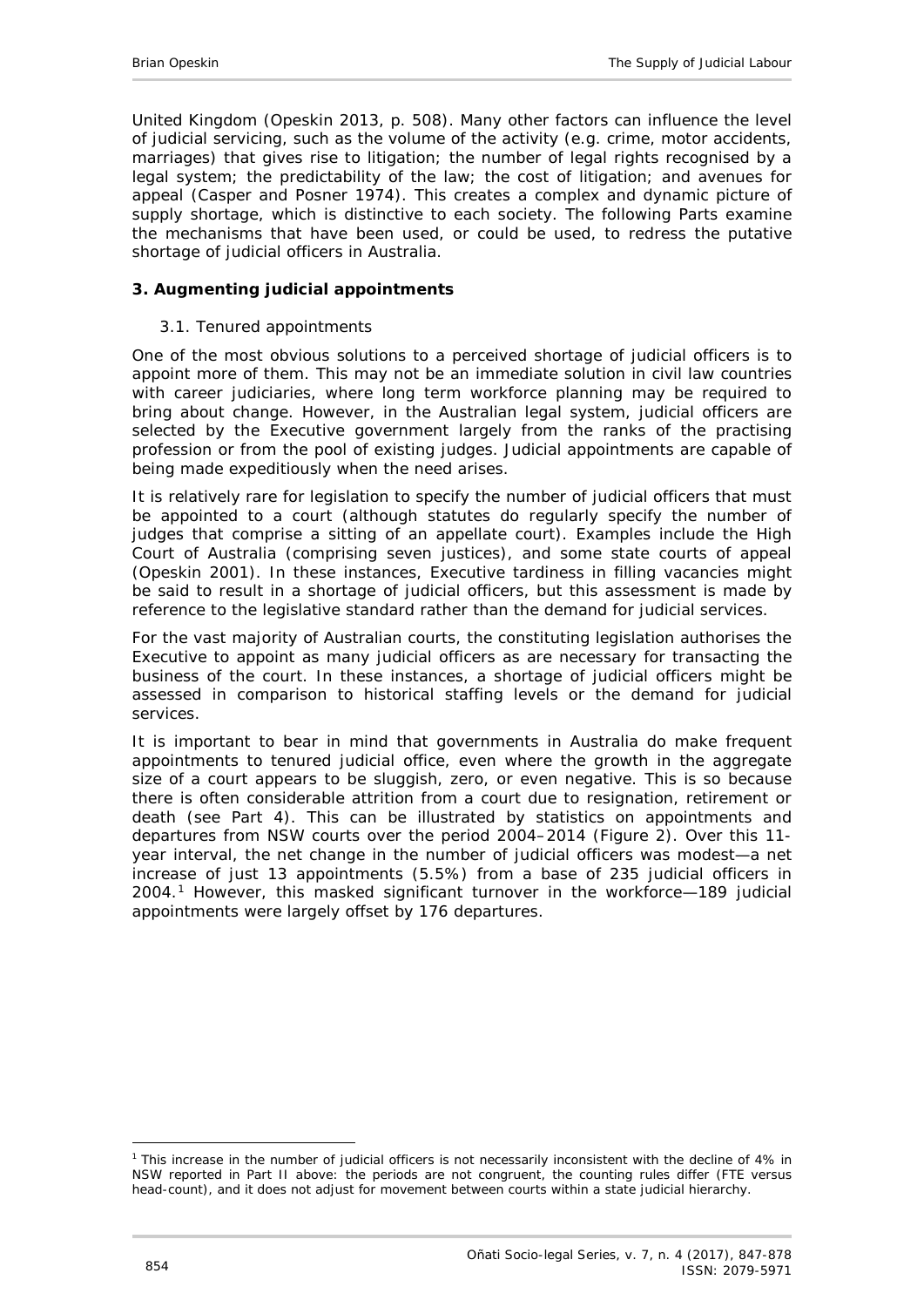

#### FIGURE 2



Sources: [\(District Court of New South Wales 2015,](#page-27-1) [Local Court of New South](#page-28-2)  [Wales 2015,](#page-28-2) [Supreme Court of New South Wales 2015\)](#page-30-1), and prior years.

The reluctance to appoint judicial officers beyond replacement levels may be the result of many factors, but financial cost and inflexibility are key considerations. Judges of most state and territory Supreme Courts are remunerated according to a benchmark set for judges of the Federal Court of Australia, who currently earn an annual salary of AUD 420,810 (USD 315,000) [\(Remuneration Tribunal 2015\)](#page-29-2). This is six times the level of average male earnings [\(Australian Bureau of Statistics](#page-26-3)  [2015\)](#page-26-3), and this gap has widened steadily over the past 40 years. Moreover, governments have little control over judicial remuneration because it is set by independent tribunals, subject only to parliamentary disallowance.

Of equal importance is the cost of judicial pensions, which is largely hidden from public view. Judicial service that meets specified thresholds can generate a long tail of pension entitlements for the judge (from retirement until death) and for the judge's spouse (until the spouse's death). Depending on the circumstances of appointment and retirement, the aggregate value of pension entitlements may be many times greater than the salary paid to the judge during the years of active service [\(Opeskin 2011\)](#page-29-3). Not all Australian jurisdictions have such generous taxpayer-funded pension schemes for judges, but for the majority that do, the combined cost of salary and pensions—together with the additional cost of allowances, offices, ancillary staff and libraries—impose a substantial burden on the public purse, which the Executive is usually keen to minimise.

A further constraint on judicial appointments is that they are inflexible. Judicial tenure ensures that judges and magistrates are entitled to hold office until they reach the statutory retirement age, regardless of the demand for their labour or (bar exceptional cases) the quality of their performance. If there is a general decline in demand for judicial dispute resolution, as has occurred in civil matters in recent years, a court may be left over-resourced. Similarly, if the Executive wishes to restructure courts, or push more matters into lower or intermediate courts, judicial tenure may create institutional rigidities that make reform slow or costly. In Australia, this is especially so for the federal judiciary, where judicial independence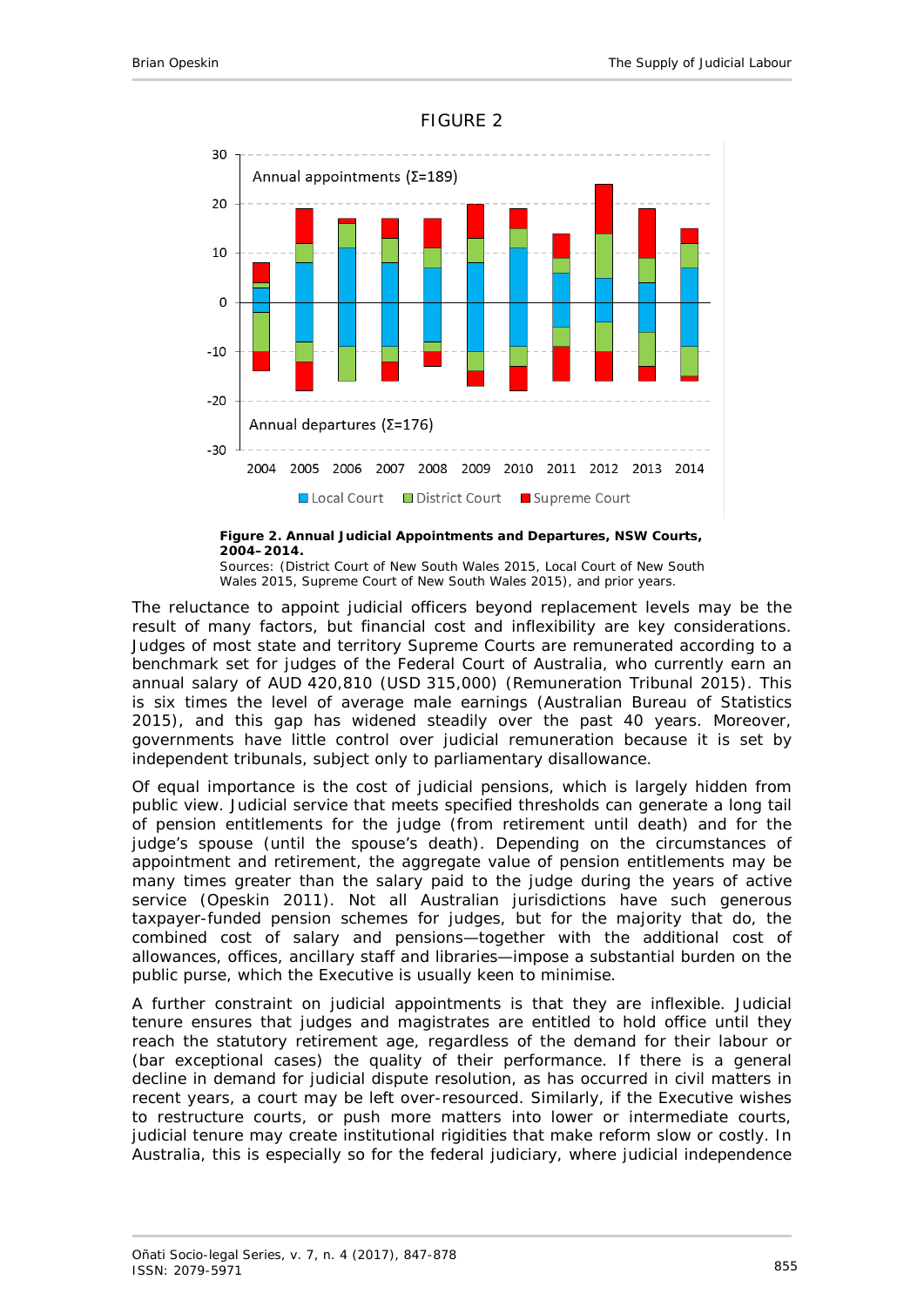is entrenched by the Constitution, but less so for the state judiciaries, where the Executive has greater latitude in restructuring the courts [\(Kirby 1995a\)](#page-28-3).

Historical examples of these rigidities can be seen in the field of federal industrial disputes, where there has been substantial restructuring of courts over time [\(French 2000\)](#page-27-2). After the Commonwealth Court of Conciliation and Arbitration was disbanded in 1956 and replaced by the Commonwealth Industrial Court, the old Court was not formally abolished for a further 17 years, when its last member retired from office. Similarly, when the jurisdiction of the Industrial Court was transferred to the newly created Federal Court of Australia in 1976, the Industrial Court was not formally abolished for a further 22 years, when its last member ceased to hold office. In the intervening years, the judges of the defunct Industrial Court retained federal judicial office 'with the title, rank, salary and pension rights of that office', including those judges who were given no duties on the new Court [\(Kirby 1995a, p. 188\)](#page-28-3). One can understand why such experiences may dampen the Executive's enthusiasm in filling vacant judicial positions or creating new ones.

### <span id="page-9-0"></span>*3.2. Temporary appointments*

In most states and territories, the Executive can supplement tenured judicial labour by appointing temporary judicial officers, who are variously called 'acting', 'additional', 'auxiliary', 'reserve' or 'special' judges or magistrates. Depending on how the legislative scheme is structured, the facility can be used to reduce shortterm court backlogs, fill a temporary judicial absence, import expertise in a particular case, manage conflicts of interest, or test the suitability of potential appointees for tenured judicial office. Temporary appointments answer some of the concerns about high cost and inflexibility associated with tenured office because individuals are appointed for a short fixed term and are often paid on a sessional basis, but they raise concerns about the potential loss of judicial independence [\(Appleby](#page-26-4) *et al*. 2017).

The arrangements just described are not replicated at the federal level in Australia. Federal judicial officers cannot be lawfully appointed on a temporary basis because the only tenure recognised by s 72 of the Australian Constitution is appointment until the mandatory retirement age, subject only to prior removal on the grounds of 'proved misbehaviour or incapacity'.

Among the states and territories, practice differs as to who may be appointed as a temporary judicial officer. Recognising that mandatory retirement laws can deprive courts of fine talent, many schemes contemplate the appointment of retired judges to ameliorate the consequences of forced departure. Other schemes allow for the temporary appointment of current legal practitioners (as is the practice in the United Kingdom, with its system of Recorders). In some states it is also possible for a judicial officer who holds a tenured appointment in one court to be appointed temporarily to a higher court. This does not add to the total capacity of the court system—since the addition of labour in one court is matched by subtraction in another—and can give the impression that the Executive is trialling a person for promotion. These issues erupted recently in South Australia in relation to the temporary promotion of three District Court judges to the Supreme Court of that state, and the refusal of one of them to accept the appointment [\(Woodhill 2016\)](#page-30-2).

The Supreme Court of NSW provides a salient example of the use of temporary appointments. Judges of the Supreme Court face compulsory retirement at age 72, but a qualified person may be appointed as an acting judge of the Court until age 77 for a period not exceeding 5 years (*Supreme Court Act 1970*, s 37). Although acting judges are not required to be retired judges, the facility is widely used in this way. In 2014, 7 persons held office as acting judges or acting judges of appeal, compared with 52 permanent members of the Supreme Court [\(Supreme](#page-30-1)  [Court of New South Wales 2015\)](#page-30-1). Of the 7 acting appointments, 6 were former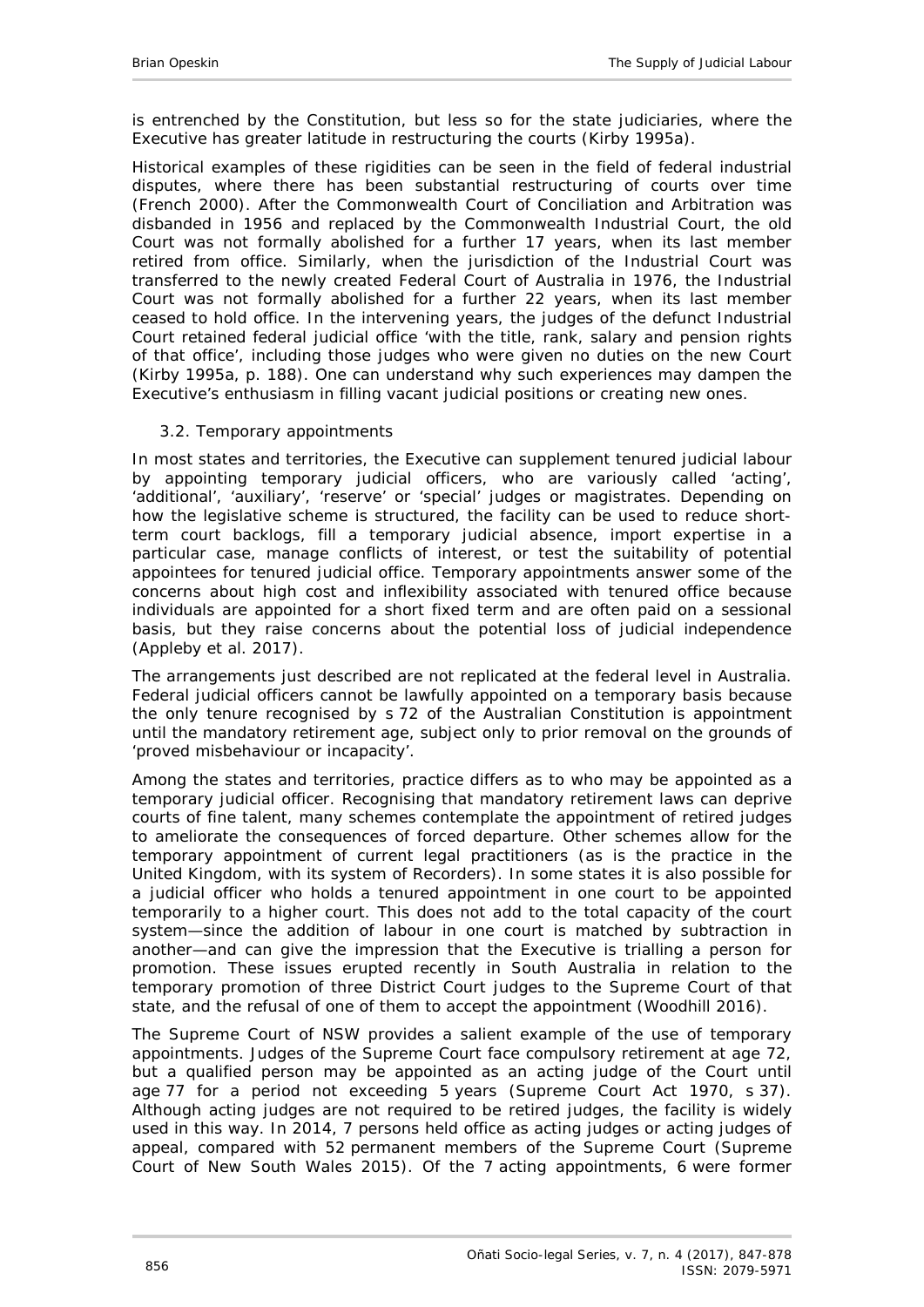judges of the Supreme Court or the Federal Court, and one was a judge of an intermediate court (the District Court) who was acting in a higher capacity.

Temporary appointments have been well-utilised in Australia as a flexible tool for supplementing judicial labour, but they come at a potential cost to judicial independence. This is because a judge nearing the end of a permanent appointment may court the Executive to secure a later temporary appointment, or because a judge on a short term temporary appointment may court the Executive to secure reappointment for a further term. This has prompted legal challenges across the common law world, including Australia.[2](#page-10-0) In the *Forge Case* (*Forge v Australian Securities and Investments Commission* 2006), the High Court considered a constitutional challenge to the legislation authorising the appointment of acting judges to the Supreme Court of NSW. It was claimed that s 37 of the *Supreme Court Act 1970* (NSW) compromised the independence and impartiality that the Supreme Court was required to possess in order for the Court to be a suitable recipient of federal jurisdiction. By majority, the High Court rejected the challenge, stating that judicial independence is secured by a combination of institutional arrangements, of which tenure is only one aspect. In the majority's view, the independence of acting judges was preserved by the fixed term nature of the appointment; by the constitutional prohibition on removing an acting judge during the fixed term other than for proved misbehaviour or incapacity; and by the independent determination of their remuneration.

However, it is Kirby J's dissent that throws into sharp relief the risks posed by temporary appointments to public perceptions about the courts. While acknowledging that acting judges had been used occasionally from early colonial times, he noted that a significant change in practice occurred around 1989. From that point, there was a substantial increase in the number of acting judges and the duration of their appointments. Because this sizable cohort lacked the tenure of permanent judges, Kirby J held that the Supreme Court no longer enjoyed the perception of independence and impartiality demanded of it by the Constitution. Data published in his judgment (reproduced and updated in Figure 3) shows that in NSW there has been substantial supplementation of judicial labour by acting judges. This is especially so in the District Court, where in 2015 there were 26 acting judges compared with 68 permanent members.

The statistics presented in *Forge* did not include the amount of time that acting judges actually spend in service, but was limited to a head count of appointees and the duration of their appointment. Since 2006 the Supreme Court has reported annually on the total number of workdays contributed by acting judges. Table 1 shows that over the period 2006–2014, the number of acting judges has fallen, but the average number of days contributed by each judge has increased. In sum, the aggregate use made of acting judges has not diminished, suggesting there is a permanent need for additional judicial labour (currently about four positions on the Supreme Court), which is not being met by permanent appointments.

-

<span id="page-10-0"></span><sup>2</sup> See e.g., *Valente v The Queen* (1985), *Kearney v Her Majesty's Advocate* (2006), *Wikio v Attorney-General* (2008).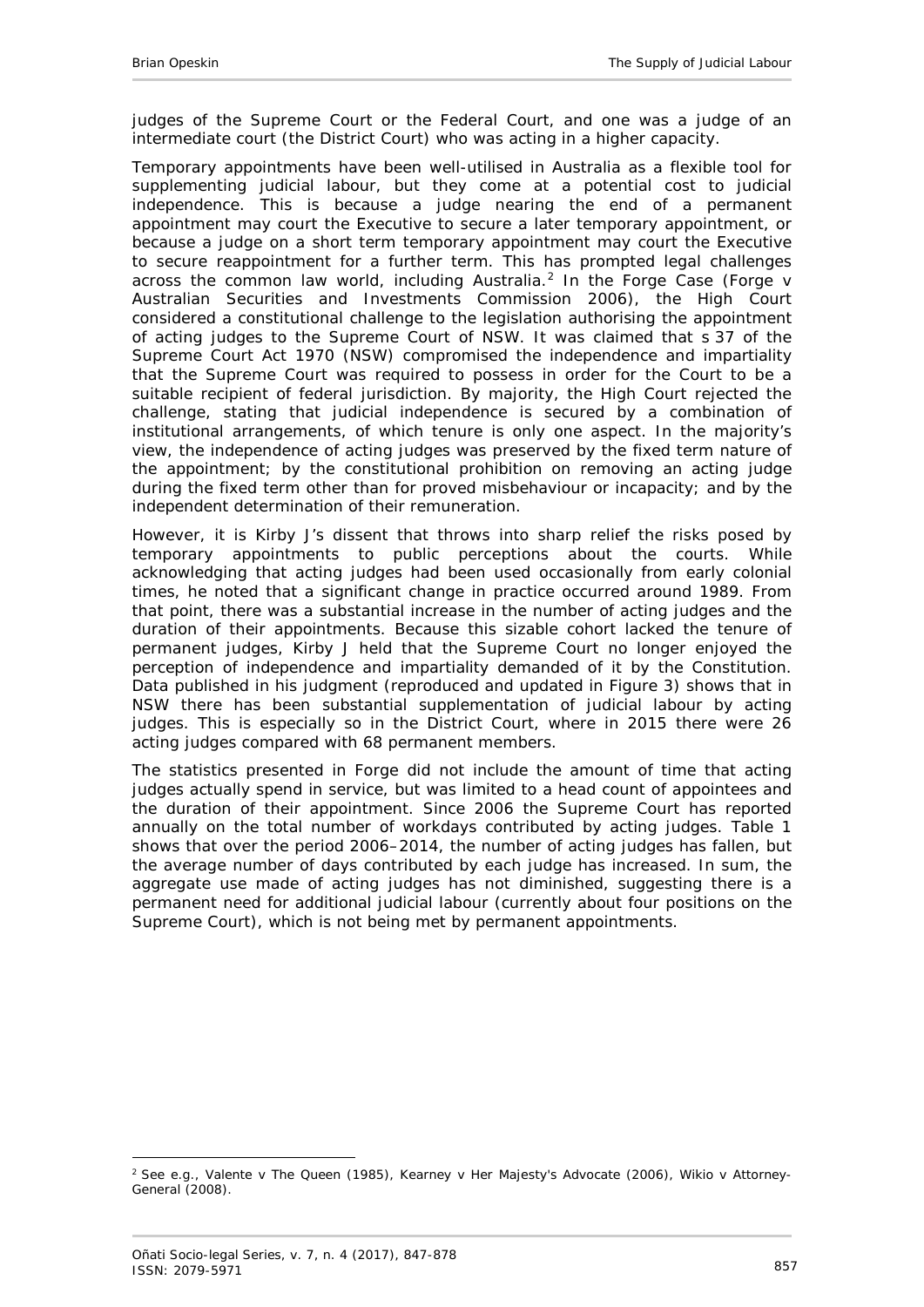



**Figure 3. Number of Acting Judges, NSW, 1985-2014.** Source: 1985–2004: *Forge v Australian Securities and Investments Commission* (2006). 2005–2015: [District Court of New South Wales 2015,](#page-27-1) [Supreme Court of](#page-30-1)  [New South Wales 2015](#page-30-1) and prior years.

|         | Number of | <b>Total Days</b> | Average      |  |
|---------|-----------|-------------------|--------------|--|
| Year    | Acting    | as Acting         | Days Per     |  |
|         | Judges    | Judge             | Acting Judge |  |
| 2006    | 14        | 778.0             | 55.6         |  |
| 2007    | 12        | 749.0             | 62.4         |  |
| 2008    | 16        | 826.5             | 51.7         |  |
| 2009    | 13        | 1,099.5           | 84.6         |  |
| 2010    | 13        | 1,053.5           | 81.0         |  |
| 2011    | 14        | 980.5             | 70.0         |  |
| 2012    | 9         | 816.0             | 90.7         |  |
| 2013    | 9         | 801.0             | 89.0         |  |
| 2014    | 7         | 839.0             | 119.9        |  |
| Average |           |                   |              |  |
| 2004-14 | 11.9      | 882.6             | 78.3         |  |

TABLE 1

**Table 1. Days of Service of Acting Judges, Supreme Court of NSW, 2006–2014.**

Source: [Supreme Court of New South Wales 2015](#page-30-1) and prior years. The data include Acting Judges and Acting Judges of Appeal.

#### <span id="page-11-0"></span>*3.3. Part-time appointments*

This section considers the potential of part-time judicial work to augment the judicial labour force. However, since there does not appear to be an overall shortage of potential candidates for judicial office in Australia, the greatest impact of part-time appointment is on the diversity of the bench, due to the gendered nature of part-time work.

Many industrial economies have experienced a significant rise in the prevalence of part-time employment. This has been encouraged by the increasing demand by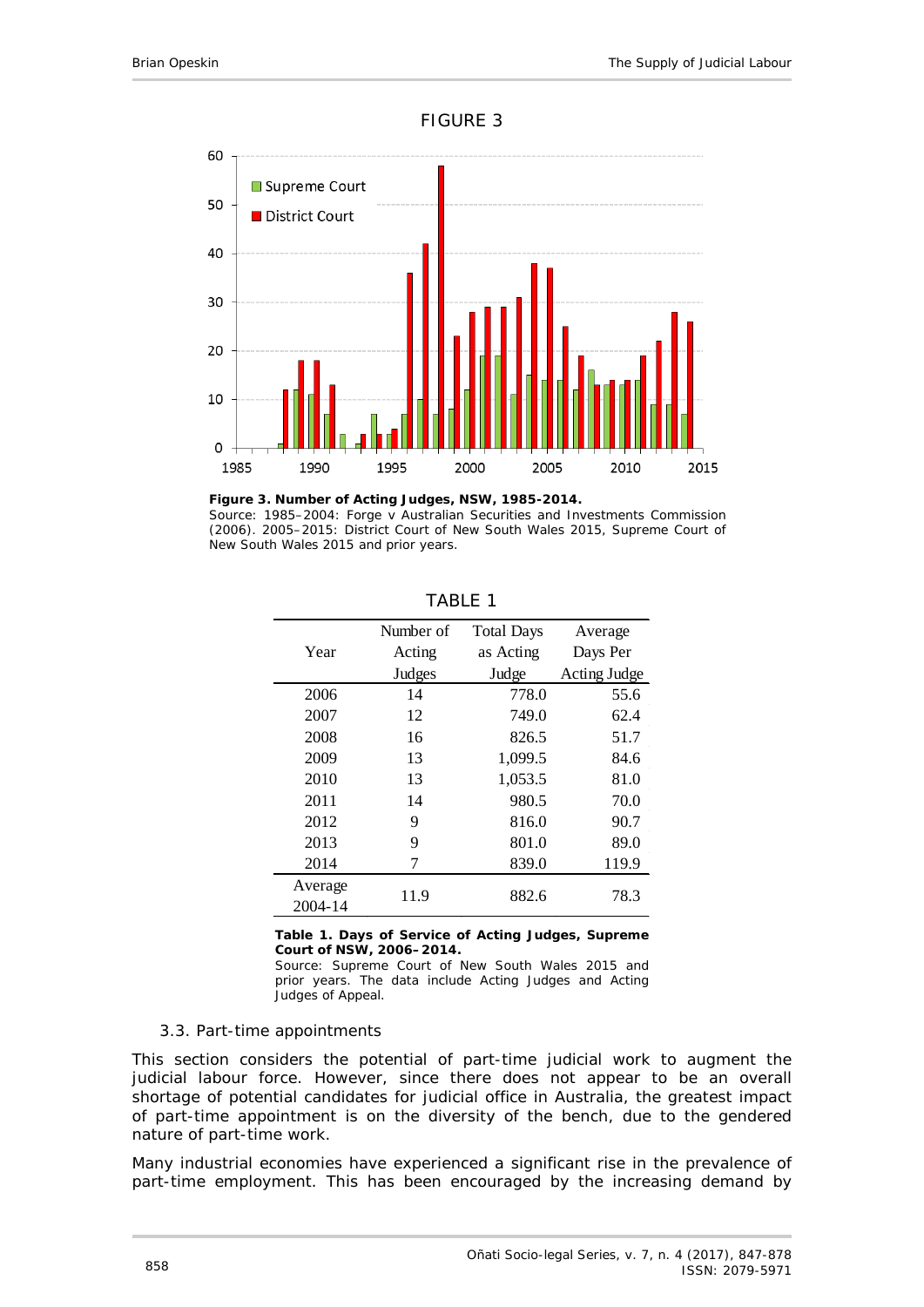firms for flexible labour supply to accommodate peaks in consumer demand, and by the entry into the workforce of people combining employment with other activities such as raising children or caring for disabled or elderly family [\(Euwals and](#page-27-3)  [Hogerbrugge 2006,](#page-27-3) [Abhayaratna](#page-26-5) *et al*. 2008). Australia has shared this experience. In the mid-1960s, less than 10% of employed persons worked part-time; today more than 31% do so, which is one of the highest rates among OECD countries [\(Abhayaratna](#page-26-5) *et al*. 2008).

Until quite recently, the Australian judiciary was immunised from these broader social trends. Judging was seen as full time work: as the Council of Chief Justices of Australia [\(2007, \[6.2\]\)](#page-27-4) remarked in its *Guide to Judicial Conduct*, 'judicial office is a full-time occupation and the timely discharge of judicial duties must take priority over any non-judicial activity'. Yet it is clear that part-time work may be attractive to judicial officers with family or carer responsibilities, and may thus facilitate the entry of individuals who would otherwise be excluded from the judicial labour market. Similarly, part-time work may be attractive to older judges or magistrates who want 'a bridge between employment and inactivity' in the years leading up mandatory retirement [\(Bollé 1997, p. 568\)](#page-27-5). This may slow judicial attrition, which is a matter addressed in Part IV below.

While countries such as the United Kingdom have long made use of part-time judicial officers, Australia has been a late adopter. New South Wales was the first state to act when it legislated for part-time magistrates in 1999. In the same year, the Commonwealth made similar provision for federal magistrates (now titled 'Federal Circuit Judges'); Queensland and Tasmania followed in 2003, Victoria and Western Australia in 2004, South Australia in 2006, and the Northern Territory in 2015. In each instance, part-time work has been confined to lower courts, with the exception of Victoria, where it has been permitted across all court levels since 2013.

The introduction of part-time judicial work has been justified mostly on grounds of recruitment and retention. When the NSW legislation was debated, the Attorney-General explained the change as a measure to remove barriers to appointment, stating that the government hoped to facilitate appointment to the magistracy of women whose family responsibilities made them unable to take on a full-time appointment. (New South Wales, Legislative Council 1999, pp. 2507-2508). In the Victorian Parliament, the part-time provisions were said to facilitate the appointment and retention of judicial officers who have personal or family commitments, or who might otherwise contemplate earlier retirement or resignation due to a lack of work–life balance. (Victoria, Legislative Council 2013, p. 3171-3173)

These provisions create the *capacity* to appoint part-time judicial officers, but the extent to which they have been utilised is more difficult to assess due to the paucity of published data. At the outset it is worth observing that the courts to which parttime appointments could be made account for over half the Australian judiciary— 54% of the 1,072 FTE judicial officers at 30 June 2015 (Productivity Commission 2016). While the potential for part-time judicial work is thus high, the number of such positions appears to be very low. In a survey of magistrates and judges conducted by Mack and Roach Anleu in 2007 only 8 magistrates (3.3% of 242 respondents) and 5 judges (1.6% of 309 respondents) self-reported as being engaged in part-time work.<sup>[3](#page-12-0)</sup> This is corroborated by data on appointments to Australia's largest court, the Local Court of NSW. Of the 121 magistrates appointed to that court between 1999 (when part-time appointments were introduced) and 2014, only 4 appointments (3.3%) are identified as part-time, all of them women. This suggests that the uptake of part-time work in the Australian judiciary has been

<span id="page-12-0"></span><sup>-</sup> $3$  I am grateful to the authors for providing the data extracts.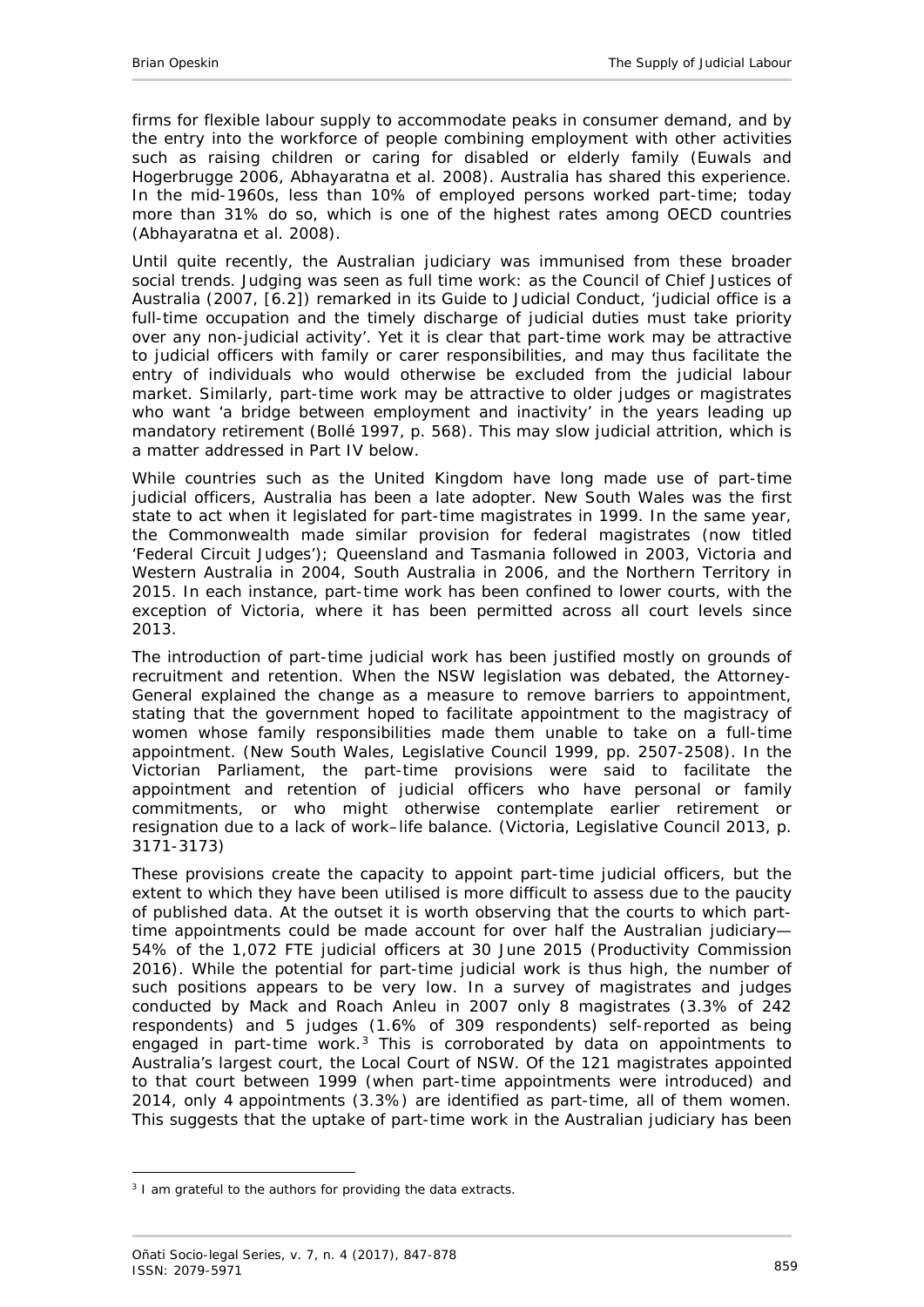very modest compared to the general Australian labour force where, in 2015, over 31% of all workers worked part-time.

The limited uptake of part-time judicial service leads to the question whether there are impediments to part-time work that might be mitigated if the legislative schemes were better designed or executed. A particular difficulty arises from the possibility of part-time judicial officers holding outside employment or office. The threat to judicial independence is illustrated by a Canadian case, *R v. Lippé* (1991), which considered whether a statutory scheme in Quebec, allowing part-time judges to continue to practise law, violated the right to a fair hearing guaranteed by s 11(d) of the *Canadian Charter of Rights and Freedoms*. The Supreme Court of Canada upheld the validity of the provincial arrangements, but only because various safeguards minimised the risk that an informed person would have a reasonable apprehension of bias when having his or her claim adjudicated by a part-timer.

While outside employment poses a threat to judicial independence regardless of the officer's full-time or part-time status, the problem is more acute in the case of parttimers because they have more time in which to engage in other activities and may have greater financial need to do so. Accordingly, some jurisdictions make special provision for part-timers, either specifying the type of work that is prohibited or articulating an underlying principle (incompatibility with judicial functions) and prohibiting work that jeopardises the principle. Typically, part-time magistrates are absolutely prohibited from practising the profession of law for reward but may hold other offices or engage in other remunerated work with the approval of the head of jurisdiction or the Executive.

In summary, part-time work has significant potential for augmenting the judicial labour force. This is especially so if it allows full-time judicial officers to work parttime in their senior years, and thus lessen attrition (see Part 4.2. below). However, this potential has been under-realised in Australia, where part-time commissions have been available only for a short period of time, predominantly in lower courts, and not at all in some jurisdictions. This contrasts with the persistent rise of parttime work in the general labour force for both men and women. These considerations led a committee of the Australian Senate to recommend that guidelines be developed to promote part-time working arrangements for judicial officers in federal courts, and that these be presented to the states as a possible model for adoption [\(Legal and Constitutional Affairs References Committee 2009\)](#page-28-4). It has been said that part-time judicial appointments will in time become increasingly common [\(Campbell and Lee 2012\)](#page-27-6), but unless barriers to part-time work are addressed, any movement in that direction is likely to be glacial.

#### <span id="page-13-0"></span>**4. Minimising judicial attrition**

The preceding discussion observed that the *stock* of FTE judicial officers in Australia has increased slowly over time, at least at the national level, and that this appears to have been aided by a rise in temporary judicial positions. However, changes in the stock of judicial officers is the net effect of two contrary dynamic *flows*, namely, the process of appointment and the process of departure. Although the number of judicial officers has been relatively stable over time, this may disguise considerable turbulence in the processes that diminish and replenish that stock. The question that arises in the present context is: what can be done to mitigate the impact of workforce attrition?

The answer depends on a proper understanding of the ways in which a judicial officer may cease to hold office. A judicial officer may exit *involuntarily* by reason of (a) death, (b) removal for cause (i.e. 'proved misbehaviour or incapacity'), (c) reaching the end of a fixed term appointment, or (d) reaching a mandatory retirement age. A judicial officer may also exit *voluntarily* by reason of resignation to (e) accept appointment to another court or (f) leave the judiciary. In practice,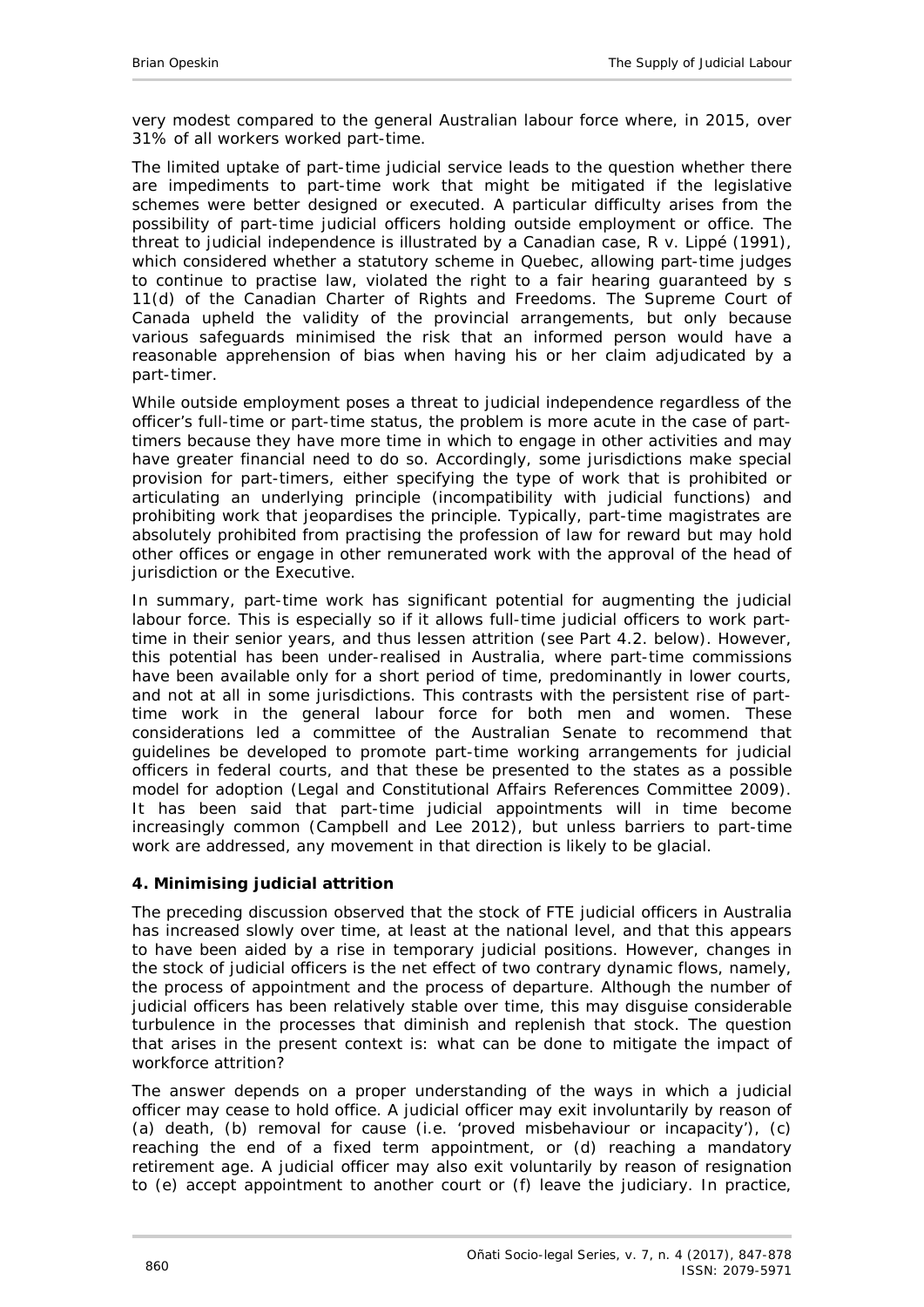death in office is now uncommon due to declining mortality rates; removal from office is extremely rare; fixed term appointments are generally unknown (except for temporary appointments, discussed in Part 3 above); and re-appointment generates few problems in the present context because officers are retained within the judicial system as a whole. This leaves two matters for consideration, namely, mandatory retirement and voluntary retirement.

## <span id="page-14-0"></span>*4.1. Extending the age of mandatory retirement*

All judicial officers in Australia today face a mandatory retirement age. For most judicial officers that age is 70 years, but in two jurisdictions (NSW and Tasmania) the retirement age is 72 years, and in two others (Western Australia and the Australian Capital Territory) magistrates must retire at 65 years. In short, they face what one English Law Lord described as a 'statutory presumption of judicial incompetence' at the prescribed age. (*Ruxley Electronics and Construction Ltd v. Forsyth* 1996, Lord Bridge of Harwich).

This was not always the case. For a long time Australia followed the English constitutional practice of appointing judges for life, subject to their 'good behaviour'. Nevertheless, the life tenure model did not go unchallenged. NSW was the first state in Australia to introduce a mandatory retirement age for judges of superior courts when it legislated during the First World War [\(Cunneen 2010\)](#page-27-7). The retirement age was set at 70 years. This choice proved influential, and other states followed with similar constitutional or statutory amendments. For federal judges, life tenure remained enshrined in the Australian Constitution until 1977, when a successful referendum led to a constitutional amendment. Section 72 now provides that justices of the High Court must retire at age 70, while for judges of other federal courts, 70 years is the maximum age but Parliament can set a lower limit if it so chooses.[4](#page-14-1)

A question that has been debated in Australia is whether 65, 70 or 72 remain appropriate retirement ages for judges or magistrates [\(Legal and Constitutional](#page-28-4)  [Affairs References Committee 2009,](#page-28-4) [Moses 2010\)](#page-29-4). When the NSW Parliament first selected age 70 (100 years ago) the choice was justified with a passing reference to the biblical lifespan of 'three score and ten years' [\(Cunneen 2010, p. 77\)](#page-27-7). When the same age was selected for federal judges in 1977, the desire for uniformity with state practice was a weighty factor [\(Standing Committee on Constitutional and](#page-30-3)  [Legal Affairs 1977\)](#page-30-3). Today, policy makers must contend with the fact that life expectancy has improved markedly. Australians enjoy one of the highest life expectancies at birth of any country in the world—80.3 years for males and 84.4 years for females, and this is projected to rise to 92.1 years and 93.6 years, respectively, by 2060 [\(Australian Bureau of Statistics 2013\)](#page-26-6). Moreover, older Australians are increasingly enjoying these extra years in good health and free of disability [\(Australian Institute of Health and Welfare 2014\)](#page-27-8).

Two potential policy implications are that mandatory retirement ages could be increased from their current levels [\(Opeskin 2011\)](#page-29-3), or that age-based limitations could be removed altogether [\(Blackham 2016\)](#page-27-9). Each of these reforms has the potential to reduce attrition from the bench, and so lessen reliance on the discretion of the Executive in filling judicial vacancies. Previously we observed that there is a correlation between the annual number of departures from, and appointments to, a particular court (see Figure 2). Nevertheless, minimising attrition lessens the potential for supply shortages that arise if judicial vacancies are not filled, or are filled only after considerable delay.

But would an increase in the mandatory retirement age actually encourage judicial officers to give more years of service? Anecdotally, many retiring Australian judges express a desire to continue sitting, but ultimately this is an empirical question: the

-

<span id="page-14-1"></span><sup>4</sup>At one time the Parliament set a lower age for Family Court judges (65 years) but it no longer does so.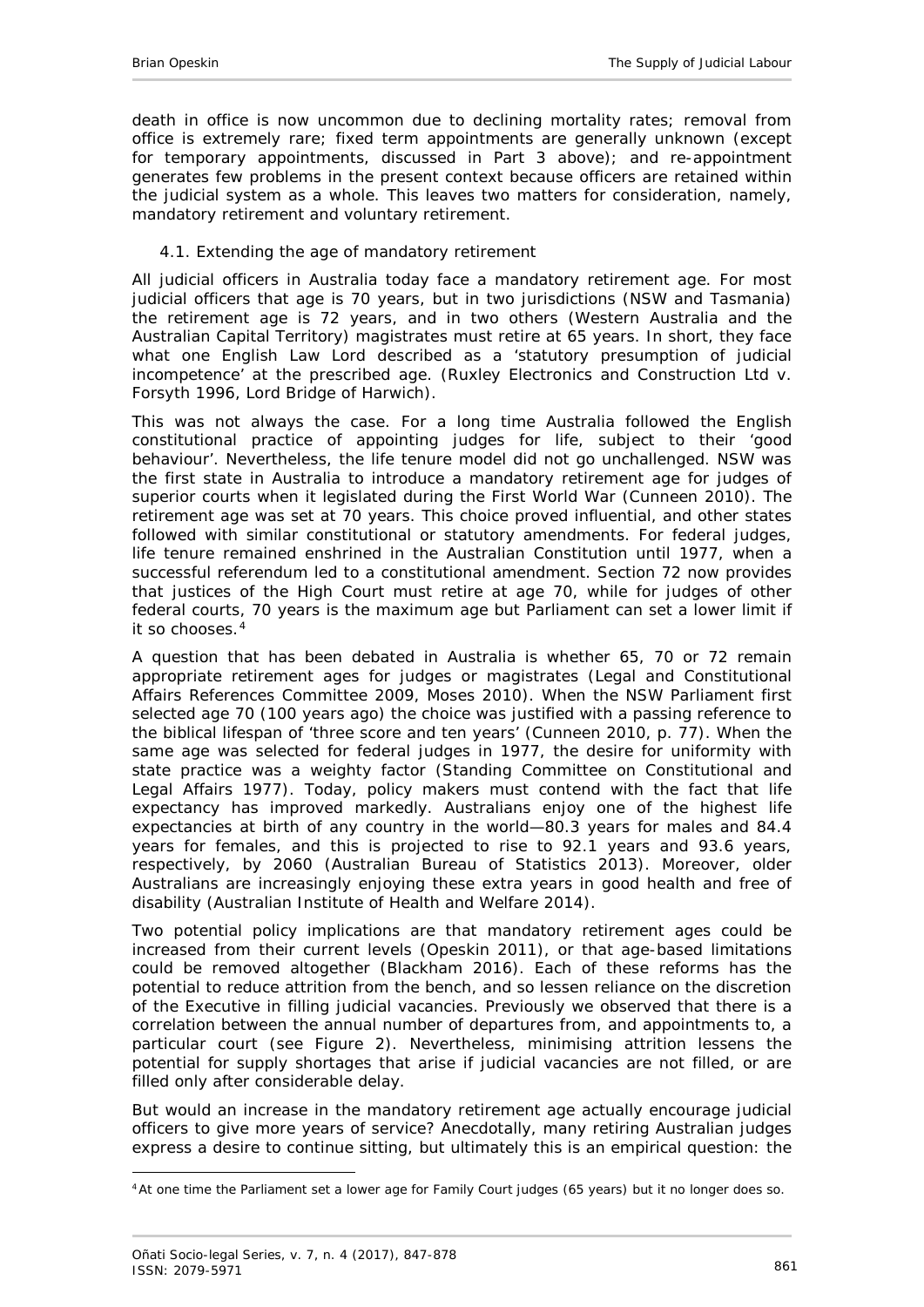answer depends on the real world behaviour of judicial officers who are unconstrained by a maximum working age.

The potential of this solution can, however, be gleaned using a natural experiment that arose from the circumstance that federal judges appointed before 29 July 1977 enjoyed life tenure, while those appointed thereafter have faced a mandatory retirement age. Figure 4 plots the age of departure of the 45 High Court justices who left the court between 1903 and 2015, of whom 29 enjoyed life tenure and 16 were subject to mandatory retirement at age 70.<sup>[5](#page-15-0)</sup> The mean age at departure of the life tenure justices was 70.1 years. But 15 of 29 life tenure justices (52%) left beyond 70 years of age; and those who did so gave an average of 7.0 years of additional service. By contrast, the mean age at departure of the justices subject to mandatory retirement was 68.3 years—1.8 years lower than the unconstrained cohort. The constraining influence of mandatory retirement is apparent from Figure 4. This is accentuated when regard is had to rising life expectancy, which is illustrated by the line showing the expected life span of a 50-year old male (50 being a typical age for judicial appointment). The impact of increasing longevity is reflected in the widening gap, since the mid-1970s, between the horizontal line at age 70 and the expected life span of a new appointee.

It is plausible to conclude that relaxing the retirement age could call forth additional judicial labour, without the financial burden that attends fresh appointments. It is surprising that state and territory governments, often so parsimonious in their expenditure of funds on the judicial system, have thus far failed to embrace this possibility. The reluctance with respect to the federal judiciary is easier to understand given the significant burden of constitutional amendment.



FIGURE 4

**Figure 4. Age of Justices at Departure, High Court of Australia, 1903–2015.** Sources: [Coper](#page-27-10) *et al.* 2001, [Australian Bureau of Statistics 2014,](#page-26-7) [ConnectWeb](#page-27-11)  [2015.](#page-27-11)

<span id="page-15-0"></span><sup>-</sup><sup>5</sup> Two justices, Gibbs and Mason JJ, were appointed to life tenure but later became subject to mandatory retirement upon becoming Chief Justice, in 1981 and 1986 respectively. They are included in the mandatory retirement cohort.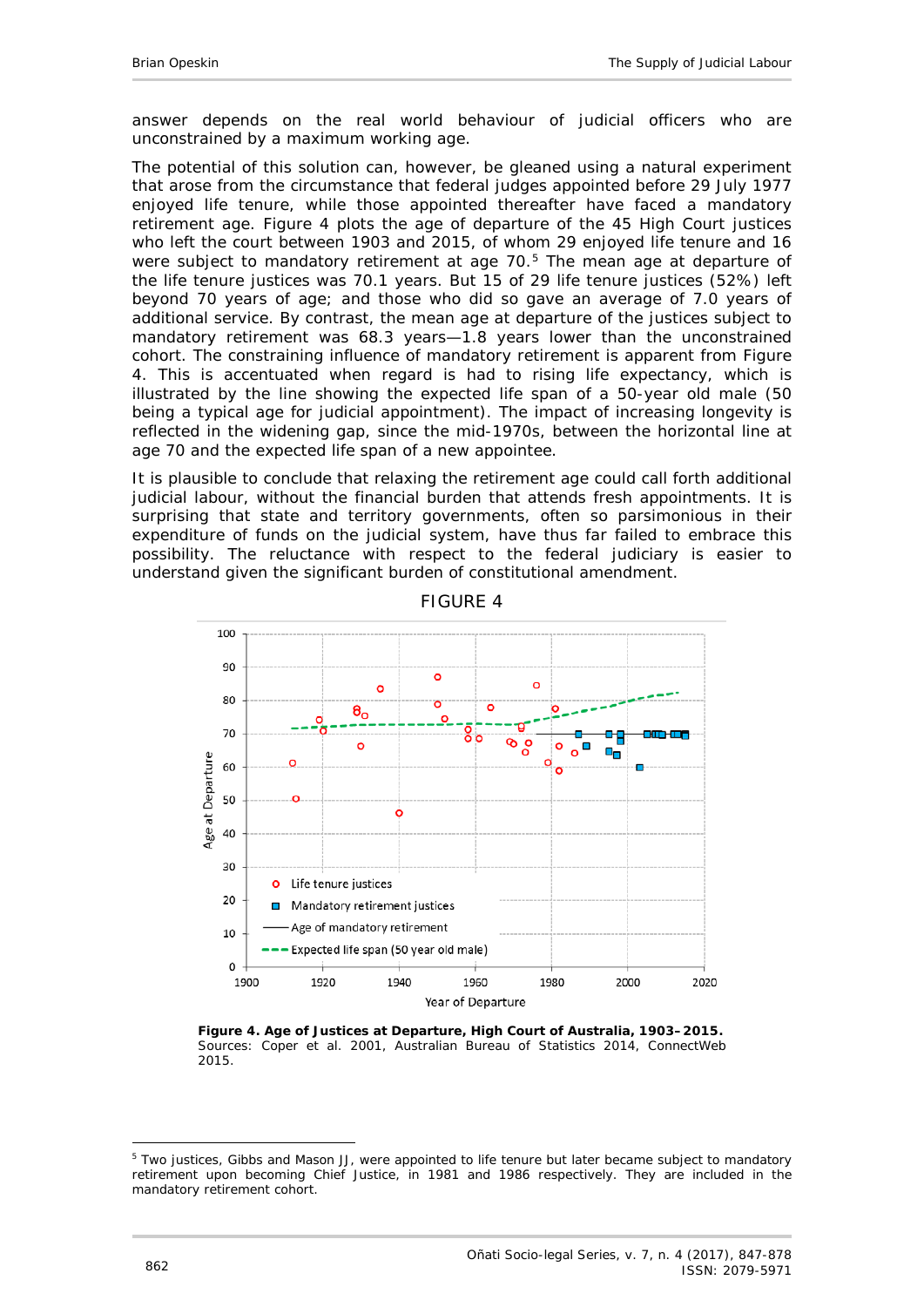### *4.2. Premature resignation*

<span id="page-16-0"></span>Some judicial officers resign from office before reaching their mandatory retirement age. Where they resign to accept judicial appointment to another court, there is no net loss to the judicial system; where they move to non-judicial positions or leave the labour force entirely, there is a net decrement. This represents a significant loss of human capital in a small, elite profession. Understanding the reasons for early departure may help in developing strategies for minimising avoidable attrition. The determinants of judicial departure are complex, and different methodologies can be used to shed light on a decision that is typically in made private and subject to minimal public scrutiny.

One approach, utilising an historical–biographical method, is to interrogate the circumstances of individual judges *ex post facto* to ascertain their motives for departure. Consider, for example, departures from the High Court of Australia since the introduction of mandatory retirement. To date, 16 justices subject to mandatory retirement have left the Court—ten at the maximum age of 70 years and six before attaining that age. Of the six early departures, two resigned to fulfil a higher calling—Wilson J as President of the Assembly of the Uniting Church, and Deane J as Governor-General of Australia. Three others (Dawson, Toohey and Gaudron JJ) resigned prematurely for a variety of reasons including stress and poor health; while Crennan J is said to have retired several months early to avoid the simultaneous departure of two justices, and the consequent difficulty for the Court in hearing constitutional cases [\(Byrne 2014\)](#page-27-12). While this is informative, it is doubtful whether this methodology can be applied to other judicial populations because detailed biographical information is typically available only for prominent judges of the highest courts.

A second approach is to undertake statistical modelling of judicial behaviour to ascertain the importance of personal, economic, and political factors in the judicial retirement decision. For example, using an econometric hazard model, Maitra and Smyth [\(2005\)](#page-29-5) have examined the determinants of retirement of High Court justices between 1904 and 2001. They concluded that the most important predictors of when a judge retires are: pension eligibility, whether the judge was an active participant in the Court's work, and the political persuasion of the appointing government. However, the experience of the apex court—with its attendant prestige, resources, and modest caseloads—may not be representative of the departure decisions of judicial officers of other Australian courts.

While there has been little published work that informs the question of why Australian judicial officers retire before the mandatory retirement age, empirical research provides some insights into this question [\(Roach Anleu and Mack 2016a,](#page-29-6) [2016b\)](#page-29-7). Their assessment, using a third methodology, is the outcome of a national survey of magistrates in 2002 and 2007, and a national survey of judges in 2007. The studies reveal that judicial life can be highly demanding. In the 2007 surveys, judges and magistrates reported that: the volume of cases was unrelenting (75% for magistrates, 74% for judges); making decisions was very stressful (38% for magistrates, 32% for judges); work was emotionally draining (47% for magistrates, 31% for judges); and difficult decisions sometimes kept them awake at night (29% for magistrates, 36% for judges) (Mack *et al*[. 2012\)](#page-28-5).

These concerns may filter into career decisions. When asked '*Would you like to change the direction of your career in the future?*' 29% of 230 respondents to the 2007 magistrates' survey replied 'Yes' [\(Mack and Roach Anleu 2010\)](#page-28-6). For some, the desired change was a modification in the type of work (which many regarded as routine and unchallenging) or promotion to a higher court. For others, the unrelenting nature of the work was seen as an impetus to early retirement.

There is a clear need for further empirical work in Australia to better understand the reasons judicial officers may want to leave office, akin to Thomas's [\(2015\)](#page-30-4)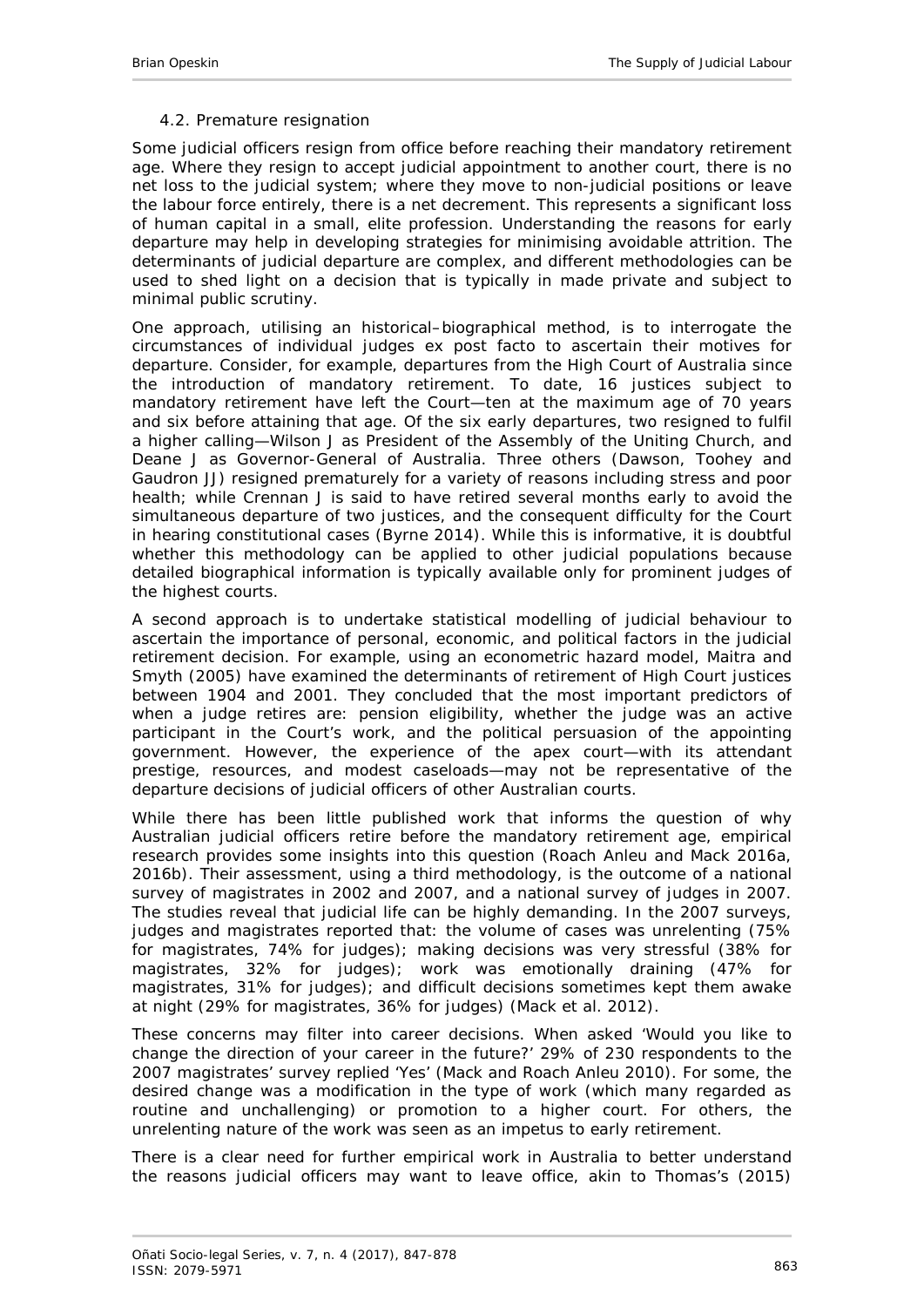study in the United Kingdom. This investigation needs to be conducted not only prospectively, but retrospectively through surveys of those who have ceased to hold office. Only with such understanding can evidence-based policy be formulated to mitigate the impact of avoidable judicial attrition.

## <span id="page-17-0"></span>**5. Increasing judicial productivity**

A shortage in the supply of judicial officers might also be addressed by improving judicial productivity—the more productive judicial officers are in performing their work, the greater the number of matters that can be determined by a given number of officers. Two questions that follow are: (a) how can judicial productivity be *measured* so that changes can be tracked over time, and (b) how can judicial productivity be *improved* through changed policies or practices. The answers are interrelated because the use of specific measures of productivity is likely to drive changes in individual and institutional behaviour, especially if resources are allocated on the basis of observed productivity.

## <span id="page-17-1"></span>*5.1. Measuring judicial productivity*

Productivity is a supply-side measure that captures technical production relationships between inputs and outputs. According to the Productivity Commission [\(2013\)](#page-29-8), 'it is calculated as the ratio of the quantity of outputs produced to some measure of the quantity of inputs used'. The concept is easy to state but difficult to apply to the determination of legal disputes. One difficulty is conceptual. Chief Justice Spigelman [\(2006, p. 70\)](#page-30-5) has been an outspoken critic of attempts to measure judicial productivity. In his view, 'the most important aspects of the work of the courts are qualitative and cannot be measured', such as fairness, accessibility, openness, impartiality, legitimacy, participation, honesty and rationality.

Reflecting this difficulty, the Productivity Commission (2016) has not yet found a suitable indicator of the quality of courts for its annual review of government services. Consequently, its productivity measures focus on the *quantity* of outputs. Puzzlingly, its three published indicators measure inputs per output rather than outputs per input. However, it is possible to generate three intelligible measures of productivity by inverting their indicators, yielding: (a) finalisations per \$1000 in real net recurrent expenditure; (b) finalisations per judicial officer; and (c) finalisations per court staff.<sup>[6](#page-17-2)</sup> Some measures are available only for recent years.

All three indicators utilise a single measure of output (cases finalised) but different measures of input (money, judicial labour, and court labour). They are best viewed as a package in which each indicator focusses on a different dimension of court operations, namely, *cost* efficiency, *judicial* productivity, and *court* productivity. There may be trade-offs between the measures: for example, the addition of more judges' associates (law clerks) might increase judicial productivity but at the cost of adversely affecting court productivity.

Table 2 shows data for the three indicators in a start year (2003, 2005 or 2010) and in 2015 by type of case (criminal or civil). For example, in 2005 each judicial officer finalised an average of 1,479.5 criminal cases but by 2015 this had grown to 1,649.1 cases, representing a productivity increase of 10.3%. Because the indicators are measured in different units, for comparability they have also been shown as an index, with 2015 as the base year (index  $= 100$ ). By comparing the indices, one can see there has been an increase in productivity in criminal cases according to two of the three indices, but a decline in productivity in civil cases across all indicators.

<span id="page-17-2"></span><sup>-</sup><sup>6</sup> A fourth indicator is said to be 'clearance rates', which show the ratio of annual finalisations (a measure of output) to lodgments (a measure of demand). This is not a measure of productivity in the same sense as the other indicators, but a measure of whether output is keeping up with demand.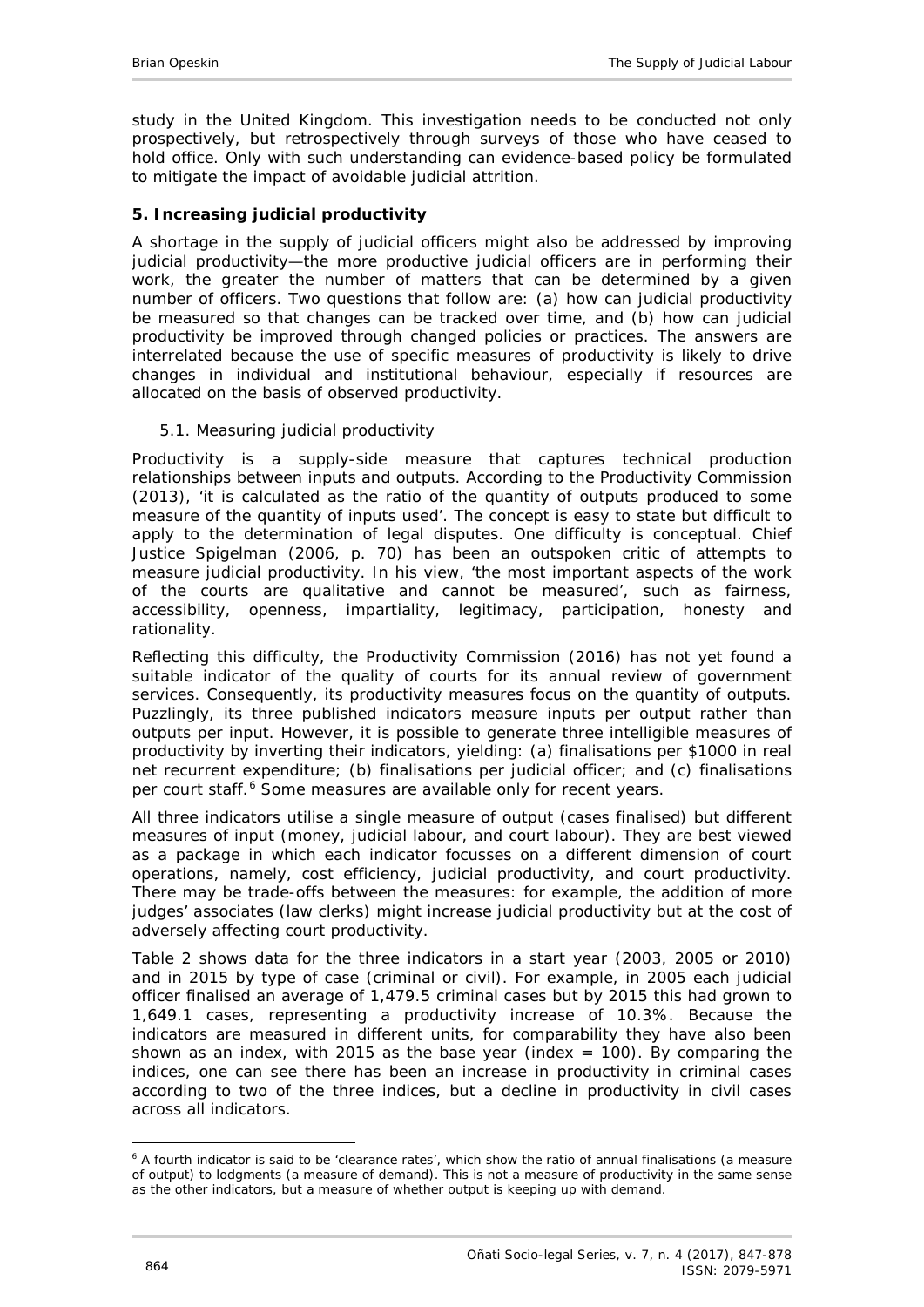The temporal trends are shown in Figure 5, which plots the index for each productivity indicator by type of matter. In civil matters (dashed lines), productivity has been steadily declining for a decade across all indicators, since more inputs (money, judicial labour, court labour) are needed to produce a given output. The reasons for this are multifarious, but a common explanation is that civil cases are becoming more complex because simpler matters are being determined through alternative dispute resolution or outside the court system [\(Wright 1999\)](#page-30-6). In criminal matters (solid lines) the story is mixed. In the past four years productivity has been steadily improving across all indicators, but the longer term trends are equivocal.

| Productivity Indicator                | Case Type | <b>Start Year</b> |         |       | 2015    |       | Change in<br>Productivity |
|---------------------------------------|-----------|-------------------|---------|-------|---------|-------|---------------------------|
|                                       |           | Year              | Value   | Index | Value   | Index | Per cent                  |
| Finalisations per \$1000              | criminal  | 2003              | 1.22    | 108.5 | 1.12    | 100.0 | $-8.5$                    |
| real net expenditure<br>$(\$2014-15)$ | civil     | 2003              | 1.23    | 112.9 | 1.09    | 100.0 | $-12.9$                   |
| Finalisations per                     | criminal  | 2005              | 1.479.5 | 89.7  | 1.649.1 | 100.0 | 10.3                      |
| judicial officer                      | civil     | 2005              | 1,647.7 | 133.6 | 1.232.9 | 100.0 | $-33.6$                   |
| Finalisations per                     | criminal  | 2010              | 202.4   | 88.6  | 228.5   | 100.0 | 11.4                      |
| court staff                           | civil     | 2010              | 183.6   | 117.5 | 156.2   | 100.0 | $-17.5$                   |

TABLE 2



Source: Productivity Commission 2016 and prior years.

<span id="page-18-0"></span>

#### FIGURE 5

#### **Figure 5. Productivity Indices for Australian Courts, 2003–2015.**

Source: Productivity Commission 2016 and prior years. Notes: 1. Data for civil matters exclude family courts, the Federal Circuit Court, and coroners' courts. 2. Costs are based on real net recurrent expenditure (including payroll tax) in 2014-15 dollars. 3. Judicial officers and court staff are based on full-time equivalents.

#### *5.2. Improving judicial productivity*

Documenting changes in judicial productivity is not as challenging as finding effective ways to improve it. Long term progress requires systemic reform at the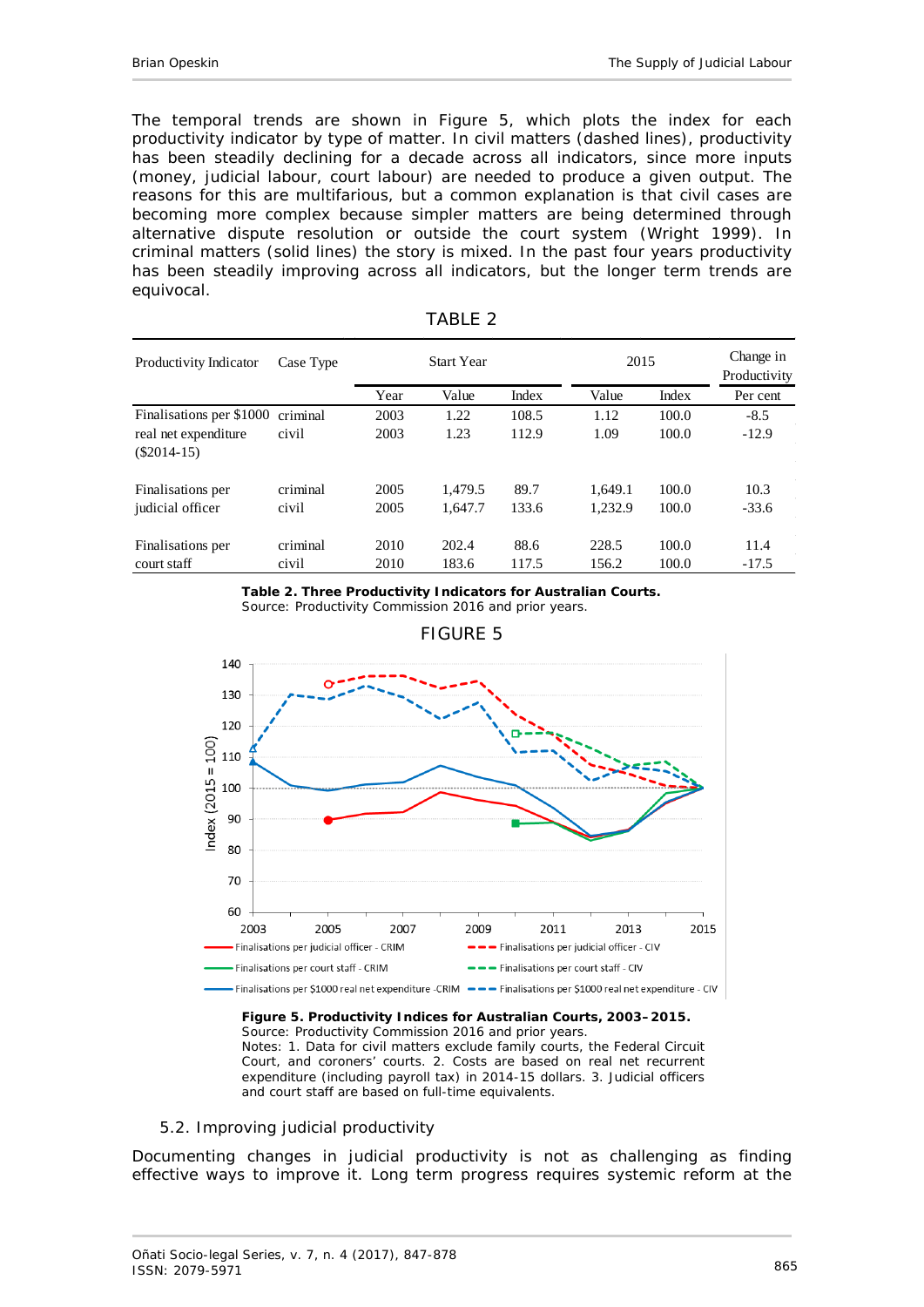institutional level and is likely to take a significant period to become evident. Over the past decades, there have been many endeavours to improve judicial productivity through changes to court practices, procedures and substantive rights. Some have been initiated by judicial officers themselves in an attempt to mitigate workload pressures; others have been initiated by legislatures seeking greater costefficiency in the judicial system. The changes have been described elsewhere [\(Opeskin 2001\)](#page-29-1) and include:

- Increasing the sitting time of courts, thus raising output per judicial officer [\(Supreme Court of New South Wales 2015\)](#page-30-1);
- Limiting the time allowed for oral argument in court;
- − Tightening the rules for discovery of documents [\(Australian Law Reform](#page-27-13)  [Commission 2000\)](#page-27-13);
- Requiring parties to better assist the court through use of written submissions;
- − Delivering short form reasons for judgment; (*Supreme Court Act 1970*, s. 45)
- − Increasing the proportion of joint or concurring opinions in appellate cases;
- − Constituting smaller panels of judges in appellate cases;
- − Delivering *ex tempore* decisions in lieu of reserved judgments [\(Kirby](#page-28-7)  [1995b](#page-28-7));
- − Curtailing rights of appeal, such as by requiring parties to obtain leave to appeal;
- − Curbing jury trials in civil (and to a lesser extent criminal) cases;
- − Consolidating related civil actions through class actions;
- − Enhancing judicial education to improve the quality of decision-making [\(Martin 2013\)](#page-29-9); and
- Facilitating the use of information technology in the courts.

The last point merits elaboration. Since the late 1990s there has been extensive discussion of the capacity of information technology to transform the operation of courts and the delivery of court services to the public. In an influential Australian report, Parker [\(1998\)](#page-29-10) envisaged that information technology would provide efficiency gains in court operations in the coming years, freeing up resources to improve other court services. In similar vein, the Parliament of Victoria, Law Reform Committee [\(1999\)](#page-29-11) anticipated efficiency gains from electronic filing of documents, case management, video-conferencing, translation, court reporting, and electronic publishing. In the intervening years there has indeed been widespread deployment of technology to manage various aspects of court operations. But the use of information technology remains uneven, and there are significant deficiencies in the interoperability of systems in some jurisdictions. In consequence, scholars have suggested there is little empirical evidence to demonstrate that anticipated efficiency gains have been realised, or that court resources have been thus freed up for other purposes [\(Wallace 2013\)](#page-30-7). In sum, productivity gains from the use of information technology remain elusive.

#### <span id="page-19-0"></span>**6. The spatial dimension**

The supply-side solutions discussed above have been directed to ensuring that aggregate judicial labour is adequate to meet aggregate demand. But the overall size of the judiciary is not the only concern. Judicial services are delivered in specific locations, and this generates important questions about the spatial allocation of resources within the judicial system.

The spatial geography of courts of justice has a long history. It was of such significance that it was enshrined in Chapters 17 and 18 of the Magna Carta in 1215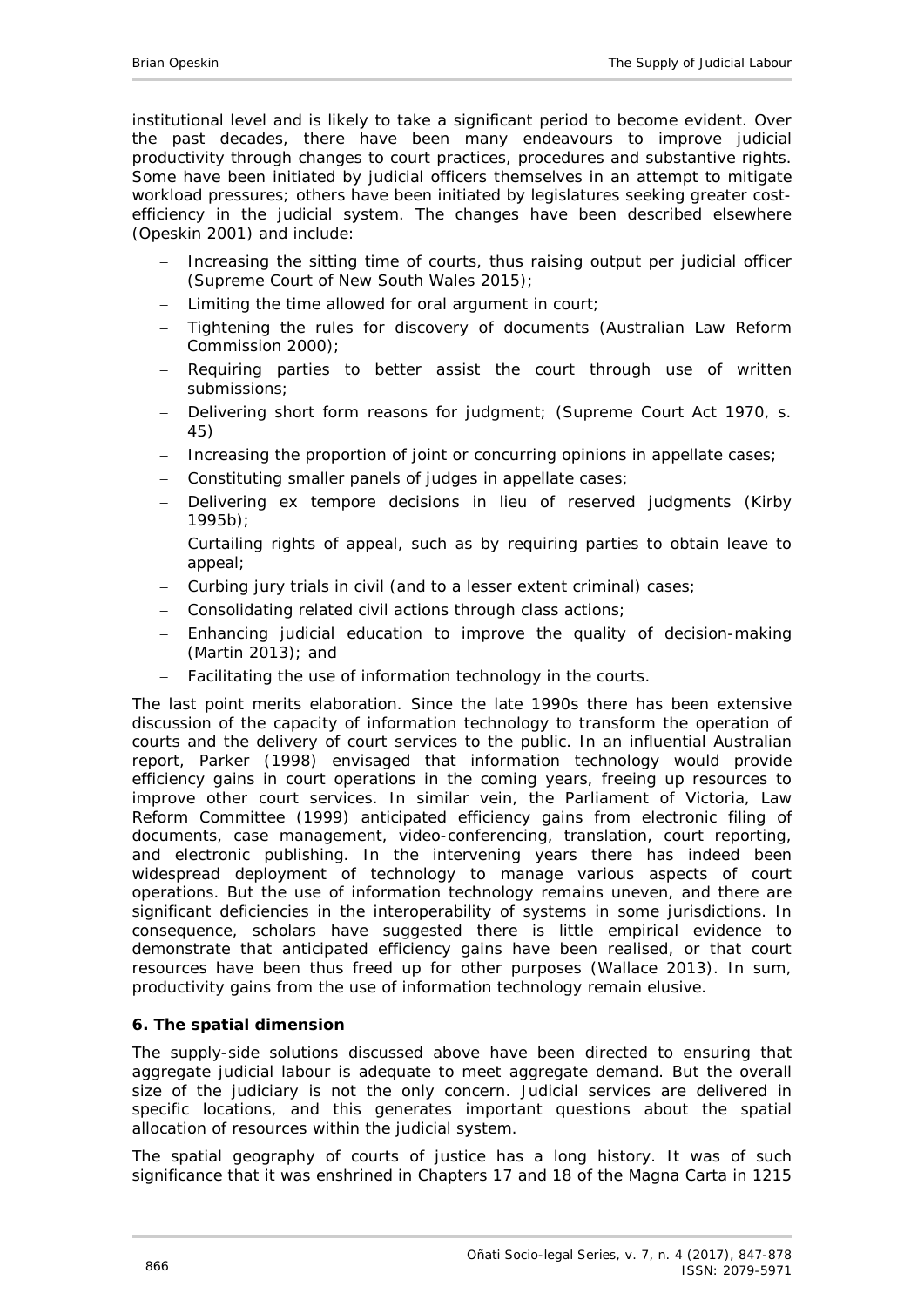[\(McKechnie 1914\)](#page-29-12). The Great Charter provided for judicial centralisation, in so far as ordinary law suits were to be held in a fixed place rather than following an itinerant Royal Court from place to place. It also provided for judicial decentralisation, in so far as justices were henceforth to be sent to each county four times a year to dispense the King's justice rather than requiring aggrieved persons to come to Westminster or await the infrequent arrival of travelling justices [\(Baker 1979\)](#page-27-14). The notion that access to justice requires proximity between courts and people has thus been an idée fixe for over 800 years.

The spatial delivery of judicial services requires alignment of three geographies: the location of demand (disputants), the location of supply (judicial officers), and the location of infrastructure (court houses). This section focusses on labour supply by investigating how judicial officers are allocated to particular places for the purpose of determining disputes, bearing in mind legal boundaries (e.g. state borders) and administrative divisions within those boundaries. When considering the optimal spatial allocation of judicial officers, it is useful to distinguish between their allocation within a specified court, and their allocation between courts in different jurisdictions.

## <span id="page-20-0"></span>*6.1. Allocating judicial officers within a court*

The spatial allocation of judicial officers within a court depends, inter alia, on the level of the court hierarchy and the subject matter of proceedings. Lower and intermediate courts operate in far more locations than superior courts, and criminal matters generally require greater geographical presence due to operational requirements relating to juries, witnesses and defendants in custody. One can observe this in NSW where, in 2014, the Local Court (whose caseload is predominantly criminal) sat regularly in 150 places, the District Court in 30 places, and the Supreme Court in just 11 places [\(District Court of New South Wales 2015,](#page-27-1) [Local Court of New South Wales 2015,](#page-28-2) [Supreme Court of New South Wales 2015\)](#page-30-1). Other jurisdictions show a similar pattern in the spatial penetration of courts according to the level of the court hierarchy.

The legislative framework regulating the spatial allocation of judicial officers within a court depends on provisions specifying: (a) where a court is to *sit*, and (b) how judicial officers are *assigned* to sit in those places.

The first issue—*places of sitting*—is a matter of some sensitivity. There are social considerations in ensuring that regional, rural and remote communities have adequate access to justice, yet there are countervailing considerations of costeffectiveness. Some statutes mandate that a court must sit regularly in specified places, such as the capital city or a major regional centre. More frequently, statutes leave it to the Executive to identify regular sitting places through regulations, proclamations or executive orders. These provisions make the elected government accountable for decisions about the level of court services provided to different communities. They also allow for flexibility in addressing changing population distribution, which has been described as 'one of the most dynamic and policyrelevant dimensions of the nation's contemporary demography' [\(Hugo 2002, p. 1\)](#page-28-8).

The second issue—*assignment of judicial officers*—is regulated by three main practices. The most common practice is for the head of jurisdiction to be given express power to direct judicial officers to sit in particular locations and at particular times. Even where express power is absent, most statutes that establish courts give the head of jurisdiction responsibility for ensuring the effective, orderly and expeditious discharge of the business of the court, and this general power includes authority to assign judges and magistrates to sit in particular places [\(Mack and](#page-28-9)  [Roach Anleu 2004\)](#page-28-9). A second, less common, practice is for legislation to require a judicial officer's location to be specified by the Executive in the instrument of appointment. This embeds significant spatial rigidities in the judicial labour force because it reflects a court's geographic needs at the commencement of a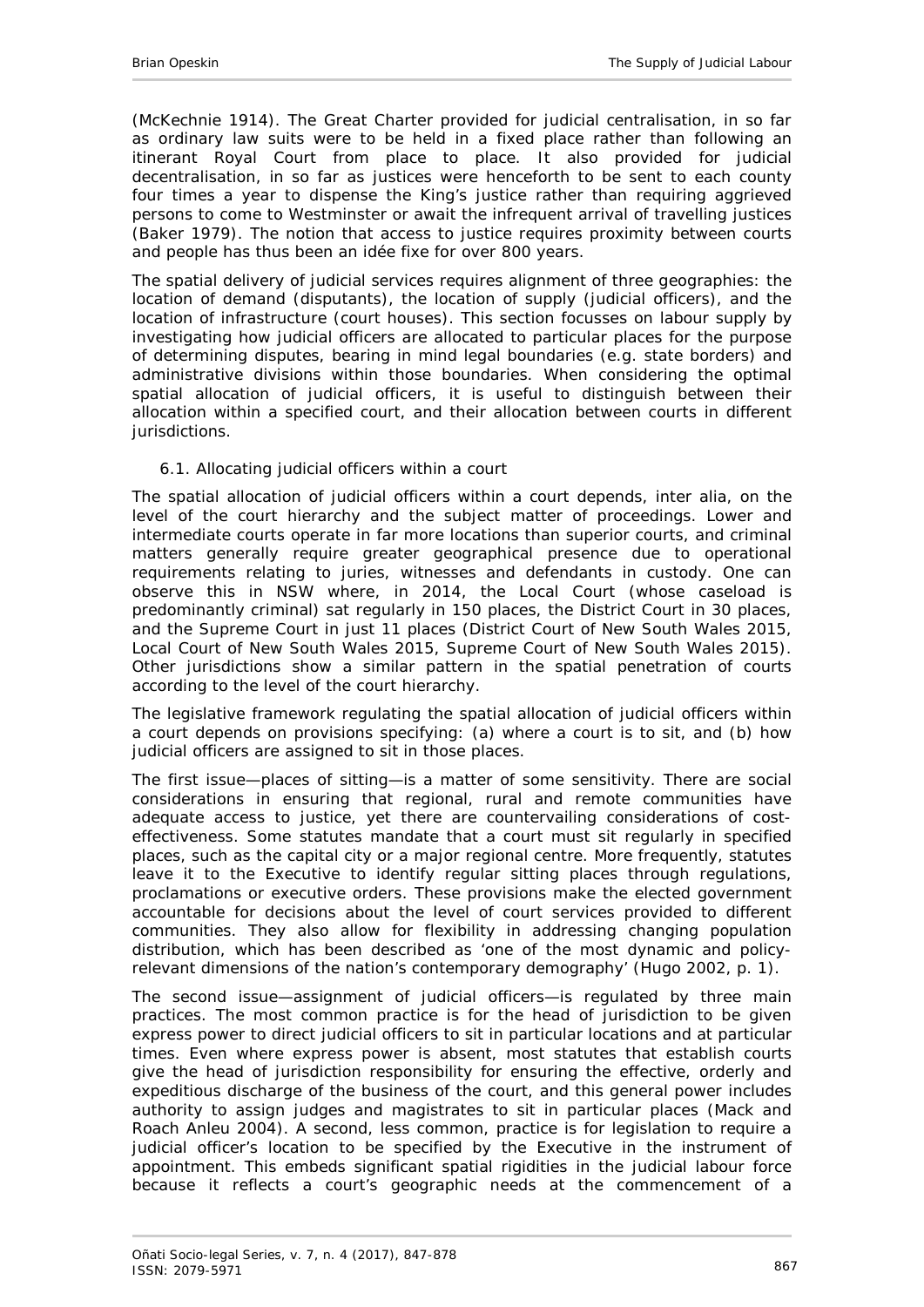potentially long period of tenure, although there are ways to ameliorate the problem. A third practice is for the assignment of judicial officers to specific locations to be left in the hands of the Executive—not just at the time of appointment, but on a continuing basis. The direct involvement of the Executive poses a risk to judicial independence because the threat of relegation to an undesirable location, or elevation to a desirable one, might potentially influence, or be seen to influence, a judicial officer's decisions.

In summary, the location of court sittings, and the allocation of judicial officers to those locations, have long been matters of importance in the administration of justice. The statutory frameworks reveal considerable diversity, but in all jurisdictions a balance is struck between legislative, executive and judicial control over these spatial issues. Together, the Executive and head of jurisdiction have substantial control over the spatial delivery of court services, which allows judicial officers to be deployed to match demand.

### <span id="page-21-0"></span>*6.2. Allocating judicial officers between jurisdictions*

Whatever the challenges of ensuring the optimal spatial allocation of judicial officers within a single court, they pale in comparison with the problems of allocation across jurisdictions. Australia does not have a national judiciary whose members can move fluidly from the courts of one jurisdiction to another. The consequence is that:

Our present system does not ensure that we make full use of our most talented judges, particularly those with highly specialised knowledge. Nor does it ensure that there is an optimal allocation of resources to the separate institutions which administer the single body of Australian law. [\(Spigelman 2010, p. 50\)](#page-30-8)

Two features of the legal landscape underpin this shortfall. First, Australia's federal structure is reflected in its courts—with each federal, state and territorial polity establishing its own system of courts, funding them, and appointing its own judicial officers. This has the benefit of ensuring that political responsibility for administering each court system falls on the corresponding executive and legislative arms of government [\(Opeskin 2000\)](#page-29-13). However, it does 'Balkanise' the judicial system and make it susceptible to parochialism [\(French 2006\)](#page-27-15).

Secondly, the potential purity of this arrangement is muddied by the fact that the federal and state judicatures are 'enmeshed in a composite system' with its own idiosyncrasies [\(Griffith and Kennett 2000, p. 45\)](#page-28-10). This is because the High Court sits as the final court of appeal above all courts (federal, state and territorial); the common law is uniform throughout the land; and state courts can be invested with federal jurisdiction. As recipients of federal jurisdiction, state courts are not free to chart their own course, but must conform to the requirements of the Australian Constitution regarding the independence and impartiality of their judiciaries. This has had a 'nationalising' effect on state courts [\(McLeish 2013\)](#page-29-14).

With these structural features in mind, issues relating to the allocation of judicial labour across jurisdictions can arise in three ways, each impacted by different legal considerations.

*State/territory to state/territory.* The first, and least complex, concerns the allocation of a judicial officer from one state or territory court to another state or territory court. This can be achieved by the judicial officer receiving a second commission in another state or territory, usually on a temporary basis. For example, in 2000 an appeal was filed in the Court of Appeal of NSW in a matter in which one of the justices of that Court, Heydon JA, was a party. To avoid the appearance of partiality that might arise if the proceedings were adjudicated by Heydon JA's colleagues, three out-of-state judges were commissioned to constitute the appellate court, as acting judges of appeal. (*Heydon v. NRMA Ltd* 2000)

*Federal to state/territory*. The second situation concerns the allocation of judicial officers from a federal court to a state or territory court. There is considerable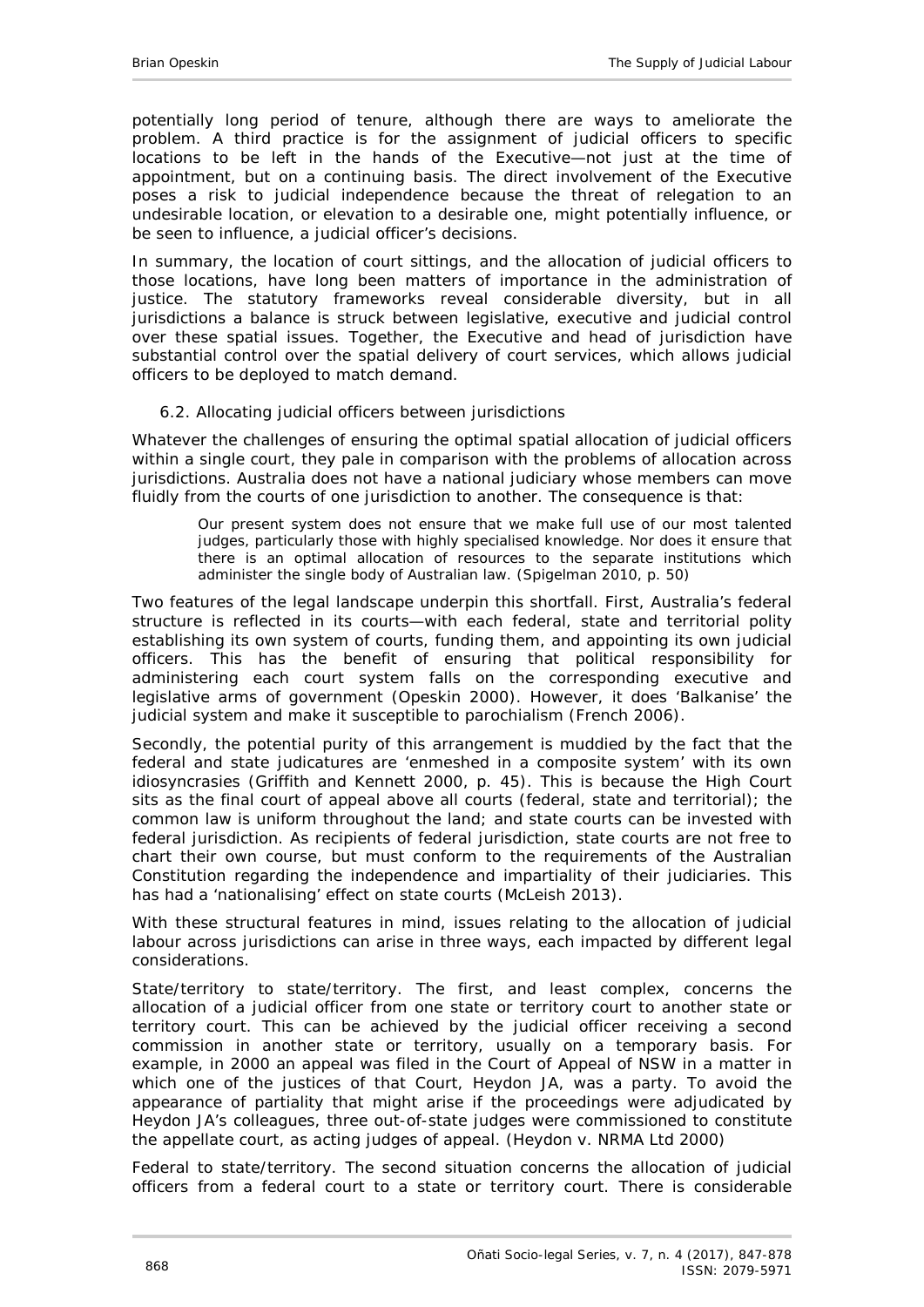precedent for this practice, which is authorised by federal legislation.<sup>[7](#page-22-0)</sup> For example, in the ACT, the Executive may appoint judges from other superior Australian courts as 'additional judges' of the ACT Supreme Court. At present, the four permanent members of the ACT Supreme Court are complemented by 15 additional judges, all of whom have primary commissions on the Federal Court. Similar arrangements exist in the Northern Territory for the dual appointment of Federal Court judges to the Northern Territory Supreme Court; and in Western Australia for the dual appointment of judges of the Family Court of Australia to the Family Court of Western Australia.

*State/territory to federal.* The third situation is the allocation of judicial officers from a state or territory court to a federal court. For constitutional reasons, this situation is the most problematic [\(Murray 2014\)](#page-29-15). Whereas a permanent federal judge can be appointed to a state or territory court on a temporary basis, the reverse is not true. Under s 72 of the Constitution, all judges holding federal office must have tenure until the mandatory retirement age. This significantly reduces the flexibility, and hence desirability, of any arrangement that seeks to utilise permanent state or territory judges in federal courts. Additionally, legal and practical difficulties arise in relation to the salary and pension of a judge whose time is shared between two courts, given the constitutional guarantee of remuneration for federal judges. Moreover, there is a danger of incompatibility in the exercise of functions by one person wearing two hats. State judges can exercise a broader range of non-judicial powers than federal judges because the separation of powers is less strict at the state level, but this might contaminate the exercise of federal judicial power if those functions are regularly exercised by the same person. These complications stymied an attempt by the Standing Committee of Attorneys-General in 2009 to create a national judiciary through the broader use of dual appointments [\(Murray 2014\)](#page-29-15).

The foregoing account indicates why judicial exchanges between jurisdictions have been of limited benefit to date. Historically, dual appointments have been used largely as an expedient to solve short-term or transitional problems in particular courts [\(Gleeson 2007\)](#page-28-11). But there has been some discussion of broader programmes of judicial exchange. A generation before, Rogers [\(1981, p. 646\)](#page-29-16) proposed concurrent state and federal appointments as a practicable way of achieving a unified court system, noting 'what a boon it would be to exchange judicial personnel when a temporary log jam in work arises in one court system or another'. Revitalising the idea, French [\(2006, p. 153\)](#page-27-15) proposed a family of horizontal and vertical judicial exchange programs whose objectives could include 'effective allocation of judicial resources between courts' and 'improved quality of decision-making and efficiency of appellate judges'.

More recently, a judicial exchange program has been developed through the Standing Committee of Attorneys-General (SCAG), permitting one-way or two-way exchanges between corresponding courts. Under the model legislation, temporary exchanges of up to six months' duration are permitted with the concurrence of the 'senior judicial officer' of each jurisdiction. NSW was the first jurisdiction to introduce the enabling legislation, in 2009, but to date only the ACT has followed suit.<sup>8</sup> The potential of the scheme thus remains unrealised at the present time. However, even if it were more widely adopted, the scheme does not seem welltailored to addressing significant imbalances in workload across Australian courts, in contrast to its softer aims of facilitating the exchange of ideas between judicial officers and contributing to the development of a national jurisprudence.

<u>.</u>

<span id="page-22-0"></span><sup>7</sup> Federal Court of Australia Act 1976 (Cth, s. 6), permitting a Federal Court judge to simultaneously hold office as a judge of a 'prescribed court', being the Supreme Court of the ACT, the Northern Territory, or a state.

<span id="page-22-1"></span><sup>8</sup> Judicial Officers Act 1996 (NSW) Pt. 7. For the ACT, see Magistrates Court Act 1930 (ACT) ss. 9C-9J; Supreme Court Act 1933 (ACT) ss. 69A–69H (introduced in 2010).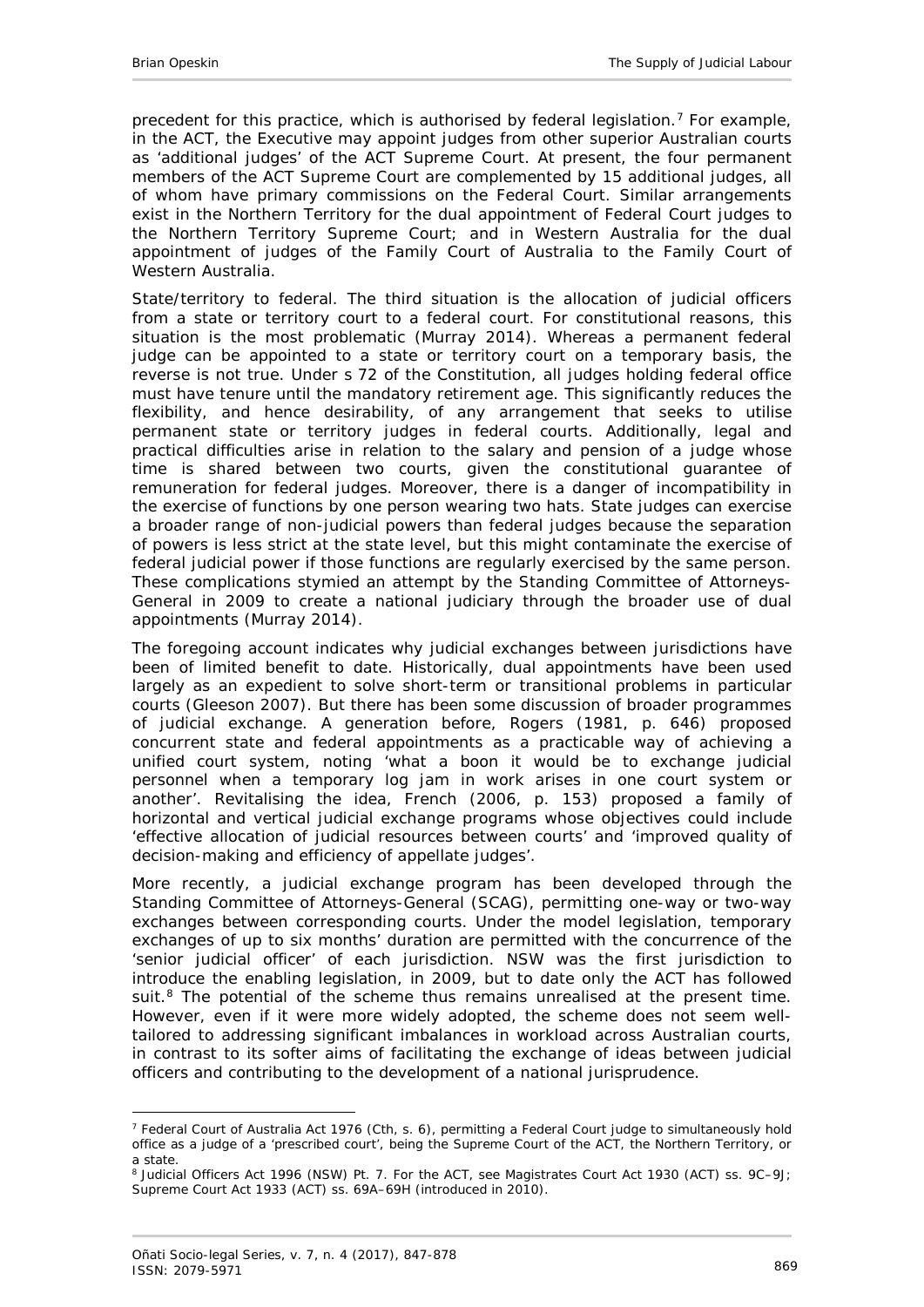## <span id="page-23-0"></span>**7. Quasi-judicial personnel**

Beyond the cohort of judicial officers who are granted the traditional protections of judicial independence, many courts have a range of additional personnel who perform judicial or quasi-judicial functions closely allied to those performed by judges and magistrates. These personnel go by a wide variety of names, including masters, associate judges, registrars, judicial registrars, and commissioners. Some positions, such as master, have a long tradition that stretches back to the practice of the English courts on which Australia's colonial courts were modelled [\(Silberman](#page-30-9)  [1975\)](#page-30-9). Others are of more recent origin. Common to all of them is the performance of a variety of functions that help to turn the wheels of justice by freeing judicial officers from more routine work, especially in civil cases.

The significance of these positions, in the present context, lies in the potential for substitution between judicial officers and other court personnel. The Executive has become increasingly reliant on the role played by such additional personnel in the efficient discharge of court business, primarily because they are a flexible and costeffective means of supporting the process of adjudication. The variety of quasijudicial roles makes them difficult to categorise, but two examples illustrate their benefits and limitations.

## <span id="page-23-1"></span>*7.1. Judicial registrars in the family court*

The first example comes from the Family Court of Australia, which was established in 1975 as a specialist federal court dealing with family law disputes. From its inception, Family Court judges could delegate certain powers and duties to court officers, such as registrars, but the range of delegated matters was limited by regulation. (Family Law Act 1[9](#page-23-2)75 (Cth), ss 37, 123)<sup>9</sup> By 1988 the Court had become clogged by the large volume of routine and minor contested matters. Seeking a speedier resolution of proceedings, Parliament removed the limitations on the power of judges to delegate functions to registrars. In addition, the amendments devolved less complex contested matters, then handled by judges, to a new class of court officer—the 'judicial registrar'. (Family Law Act 1975 (Cth), ss. 26A–26N) According to the Attorney-General of the day, the new office was modelled on the masters of state superior courts, who relieved judges of routine matters and thus enabled 'the numbers of the judges of such courts to be minimised'. (Commonwealth, House of Representatives 1987, p. 1613-1614).

Judicial registrars enjoyed some, but not all, of the independence enjoyed by judges of the Family Court. As with judges, their office could be terminated only on limited grounds; their remuneration was determined by an independent tribunal; and they were not subject to direction or control in the exercise of their delegated powers. However, from the Executive's perspective, there were significant benefits in the appointment of judicial registrars over judges: they were appointed for a fixed term of up to seven years (rather than to the age of mandatory retirement); their salary was lower (about 75% of a judge's salary); and they were not entitled to the generous judicial pension.

Notwithstanding the convenience of these arrangements for dispatching the work of the Family Court, there was some initial doubt about their legality. The constitutional question was whether registrars and judicial registrars, who are not appointed as federal judges under Chapter III of the Constitution, could lawfully exercise federal judicial power under delegation from a federal judge. In *Harris v Caladine* (1991) the High Court affirmed the validity of the delegation arrangements, albeit in qualified terms. By majority, the Court held that a delegation of judicial power to court officers is valid provided the officers' decisions are subject to review or appeal by the judges of the court; and provided the

<span id="page-23-2"></span><sup>-</sup><sup>9</sup> As enacted.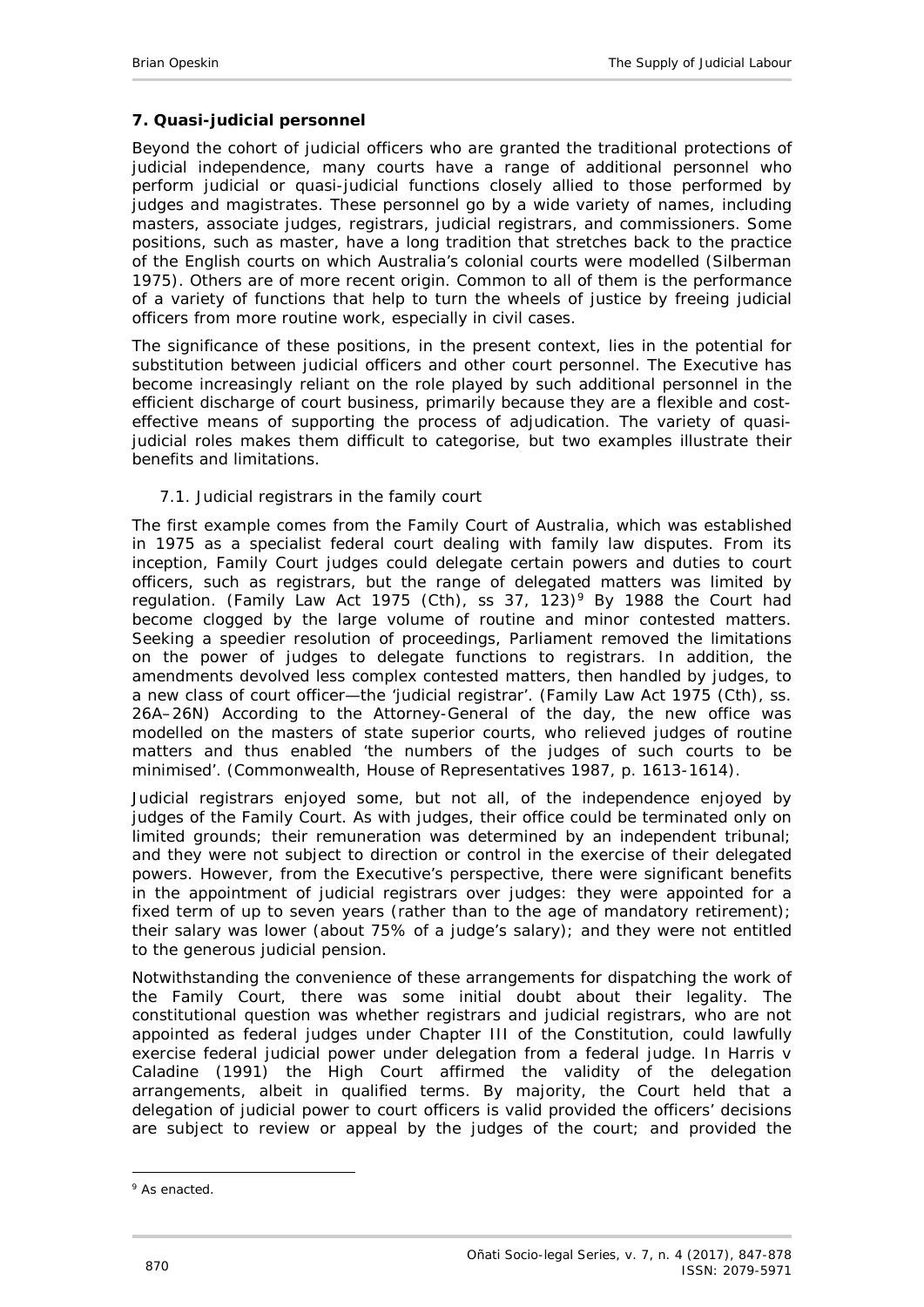delegation is not too extensive—i.e. judges must continue to bear the major responsibility for the exercise of judicial power.

With the High Court's imprimatur, registrars have remained an institutional feature of the Family Court, but this has not been so for judicial registrars. A combination of circumstances—the creation of a lower-tier court (the Federal Circuit Court) to adjudicate simpler family law matters; the transfer of funding from the Family Court to the lower court; and the appointment of the remaining judicial registrars to full judgeships—brought an end to judicial registrars in the Family Court in 2010. For reasons of judicial economy, they seem unlikely to be revived.

### <span id="page-24-0"></span>*7.2. Masters in the Supreme Court of Victoria*

The second example comes from the Supreme Court of Victoria, which has embraced a number of reforms regarding quasi-judicial officers in the past decade. Masters have been an established part of Supreme Court since the 19th century, assisting in the general business of the court. Originally, masters were state employees but with the passage of time they acquired similar terms and conditions to judicial officers, and now perform many judicial functions. (Victoria, Legislative Assembly 2008, p. 473-474) In 2008, the Victorian Parliament modernised the office of master by expanding their powers to include court-directed mediation, and changing their title to 'associate judge' to reflect their evolving judicial status. (Courts Legislation Amendment (Associate Judges) Act 2008)[10](#page-24-1) The functions of associate judges are to hear and determine issues that arise before and after trial in civil cases, including pleadings, discovery, subpoenas, damages, costs, and enforcement of judgments [\(Supreme Court of Victoria 2009\)](#page-30-10).

Complementing these changes, a new office of 'judicial registrar' was established in the Supreme Court in 2010. (Courts Legislation Miscellaneous Amendments Act  $2010$ <sup>[11](#page-24-2)</sup> The change was encouraged by the successful operation of a similar office established in the Victorian Magistrates Court in 2005. A judicial registrar is not a judicial officer but may be delegated some judicial functions by the Chief Justice under rules of court. The limited duration of the office—up to five years—was seen as providing 'greater flexibility in making appointments to manage demand in the court system' and assisting the judiciary in 'managing its workload in an efficient and cost-effective way'. (Victoria, Legislative Assembly 2010, p. 1374-1375).

In practice, both offices—associate judges and judicial registrars—have been increasingly utilised in the Victorian Supreme Court. Figure 6 shows the number of judges, masters/associate judges, and judicial registrars over the period of the recent reforms. From 2005–2015, the number of judges grew by 29%, but the number of quasi-judicial officers grew by 100%. An alternative way to view this change is by examining the ratio of quasi-judicial officers to judges over time (black line, right hand axis). The increase in this ratio, from 0.21 to 0.32, indicates the ongoing substitution between judicial personnel and quasi-judicial personnel. The case study thus illustrates the potential use of ancillary staff in achieving the Executive's stated goals of greater efficiency, cost-effectiveness and flexibility in the operation of the court system.

<span id="page-24-1"></span><sup>-</sup><sup>10</sup> Amending Supreme Court Act 1986 (Vic).

<span id="page-24-2"></span><sup>&</sup>lt;sup>11</sup> Similar positions were established in the County Court, the Children's Court, and the Coroners Court.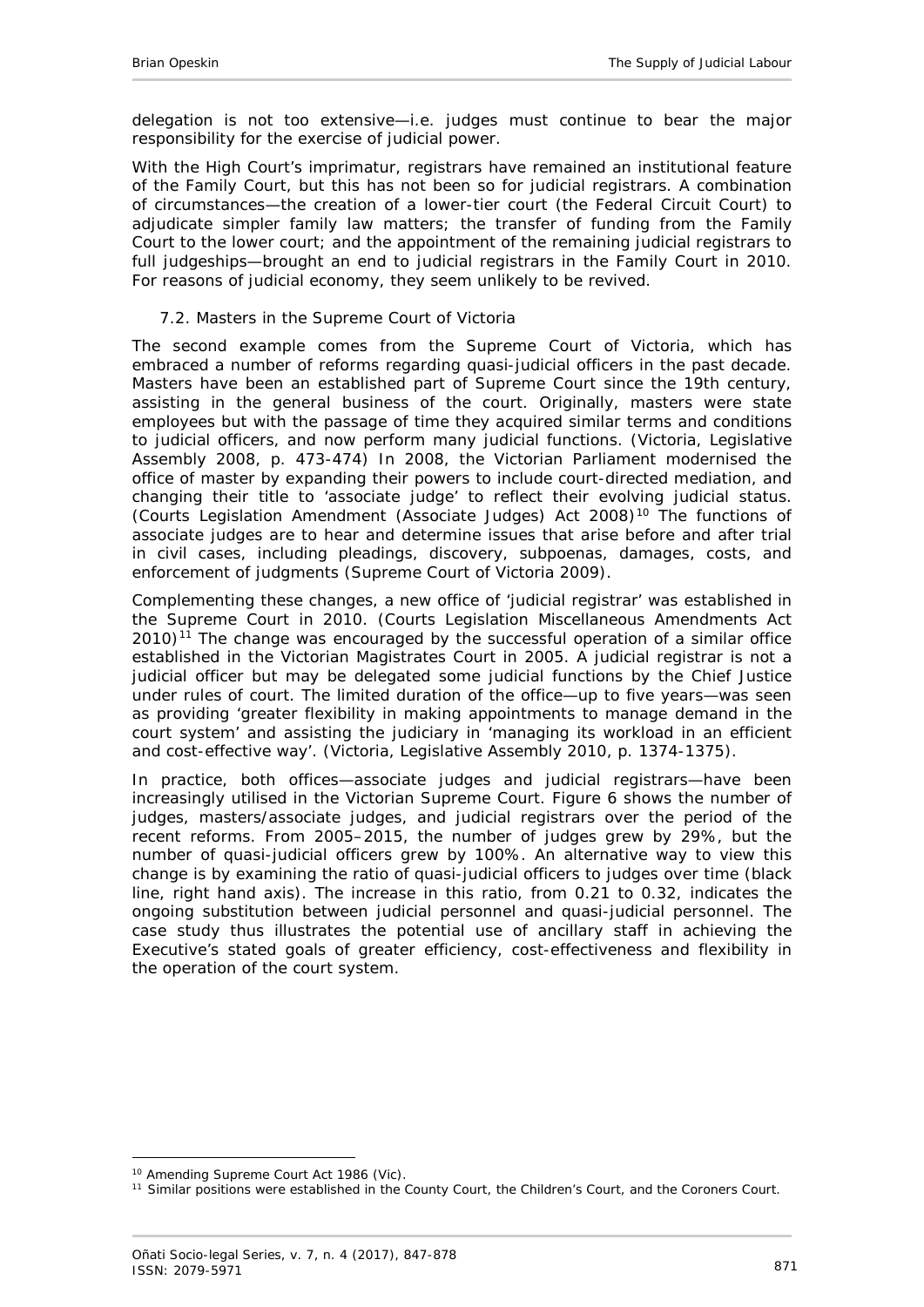

#### FIGURE 6

**Figure 6. Judicial and Quasi-judicial Officers, Supreme Court of Victoria, 2005–2015.** Sources: [Supreme Court of Victoria 2014](#page-30-11) and prior years.

## <span id="page-25-0"></span>**8. Conclusion**

It is inevitable that disputes will arise from the interactions of numerous stakeholders in complex post-industrial societies. It is also imperative that those disputes are resolved fairly to avoid society descending into a state of nature marked by 'a war of all against all' [\(Hobbes 1651\)](#page-28-12). Quelling disputes not only serves the private good between person and person, but enhances the public good by promoting social justice, social order, and economic stability [\(Genn 1999\)](#page-28-13).

Judicial officers play a central role in that process by doing 'right to all manner of people according to law without fear or favour, affection or ill-will'. (High Court of Australia Act 1979 (Cth), s. 11 and sch)<sup>[12](#page-25-1)</sup> Their independence is critical to public confidence in the justice system, and has been hard-won over centuries of evolving constitutional practice. However, the judges and magistrates who underpin the judicial system are costly and bring considerable rigidities. They are costly because their remuneration must reflect their status as the 'third arm' of government; be sufficient to entice the best lawyers from jaws of lucrative legal practice; and protect them from privation that might compromise their impartiality. They bring rigidities because, once appointed, judicial officers are not subject to direction in the exercise of their powers, and are entitled to hold office until they reach the age of mandatory retirement. Judicial tenure thus has a ratchet effect that can be released only by voluntary departure, death, or the slow passage of time.

This is an inconvenience for modern governments facing insatiable demand for finite public resources. Governments are being driven to ever greater costefficiency as they seek new ways to keep the wheels of justice turning faster, with less friction, and at lower cost. The system of justice that has evolved in response to these pressures is an intricate one with many inter-operable parts. The question 'What is the optimal number of judicial officers?' in such a system yields many answers, depending on how other parts of the system are calibrated.

This article has traced the way in which governments in Australia seek to manage the supply of judicial labour to keep the wheels of justice turning. Tenured

<span id="page-25-1"></span><sup>-</sup><sup>12</sup> Oath or affirmation of office.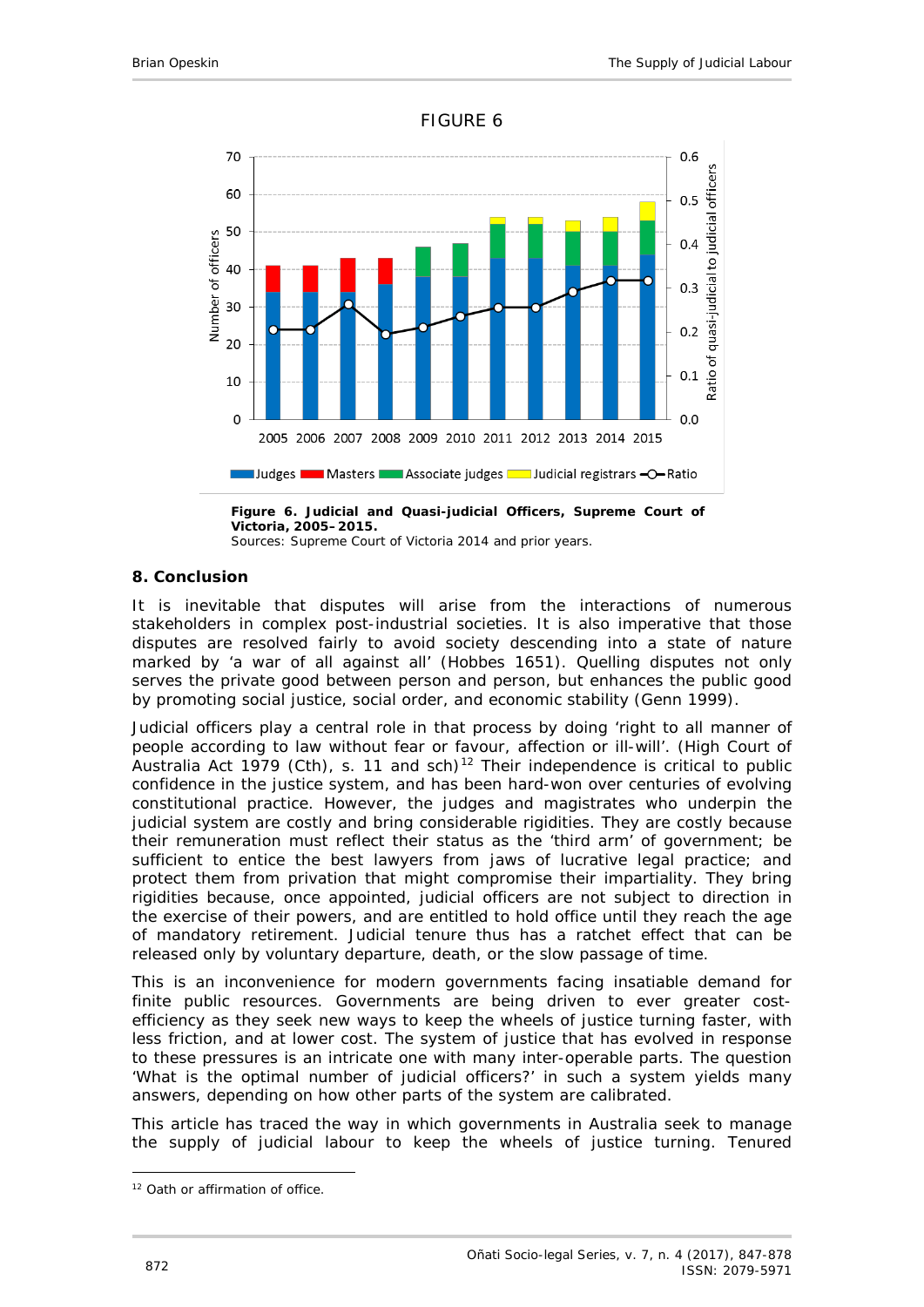appointments continue to be made to replace those departing the bench, and to augment their numbers to a modest extent. Yet the Executive is generally cautious about making new appointments, and there is evidence of resistance in particular courts and jurisdictions. A preferred response has been to make temporary judicial appointments, and to appoint quasi-judicial personnel to relieve courts of minor procedural work involved in the adjudicatory process. Supply-side solutions that appear to be under-utilised are those that focus on minimising attrition of existing judicial officers, enhancing their productivity, and optimising adjudication on a nationwide basis through the transfer or exchange of judicial officers between jurisdictions.

This article has presented empirical evidence, where it is available, to substantiate these claims. A bureaucrat observing these trends may find joy in the savings to the public purse, or the increasing speed with which disputes are resolved. In many respects these outcomes are laudable. But a system of *justice* is not reducible to the least-cost method of resolving disputation. Governments committed to the rule of law must not simply find a way to resolve controversies, but to do so according to law, or in the shadow of the law. This will often require the exercise of judicial power by judges and magistrates whose independence is the best guarantee of the impartiality of their decisions. Engaging in that process should not be seen as failure [\(Hayne 2008\)](#page-28-14). Undoubtedly it can be expensive because legal issues can be complex, and deliberation requires time for mature refection. Nevertheless, the exercise of judicial power is necessary in any society that is 'a government of laws, and not of men' [\(Adams 1851, p. 106\)](#page-26-8). We should not decry the use of innovative mechanisms to achieve the efficient resolution of disputes. But we must also ensure that, in our quest for a system of justice that is affordable, we do not pay too high a price by acquiring a system that is merely cheap. To this end, there are cogent reasons for supporting the appointment of a sufficient number of permanent judicial officers (whether full-time or part-time), who hold office until a retirement age that is somewhat more generous than at present. This is the most secure way to ensure a well-functioning judicial system that is underpinned by robust judicial independence.

## <span id="page-26-0"></span>**References**

- <span id="page-26-5"></span>Abhayaratna, J., *et al.*, 2008. *Part Time Employment: The Australian Experience, Staff Working Paper* [online]. Canberra: Productivity Commission. Available from: http://econpapers.repec.org/RePEc:ris:prodsw:0805 [Accessed 9 June 2017].
- <span id="page-26-8"></span>Adams, C., ed., 1851. *The Works of John Adams*. Boston: Little, Brown and company.
- <span id="page-26-4"></span>Appleby, G.*et al*., 2017 forthcoming. *Temporary Judicial Officers in Australia*. Sydney: Judicial Conference of Australia.
- <span id="page-26-1"></span>Australasian Institute of Judicial Administration, 2016. *Judicial Gender Statistics* [online]. Melbourne: AIJA. Available from: <http://www.aija.org.au/index.php/judicial-gender-statistics> [Accessed 22 June 2017].
- <span id="page-26-6"></span>Australian Bureau of Statistics, 2013. *Population Projections, Australia, 2012 (Base) to 2101 Cat. No. 3222.0*. Canberra: ABS.
- <span id="page-26-7"></span>Australian Bureau of Statistics, 2014. *Australian Historical Population Statistics, 2014 Cat. No. 3105.0.65.001*. Canberra: ABS.
- <span id="page-26-3"></span>Australian Bureau of Statistics, 2015. *Average Weekly Earnings, Australia, Cat. No. 6302.0*. Canberra: ABS.
- <span id="page-26-2"></span>Australian Bureau of Statistics, 2016. *Australian Demographic Statistics Dec 2015, Cat. No. 3101.0*. Canberra: ABS.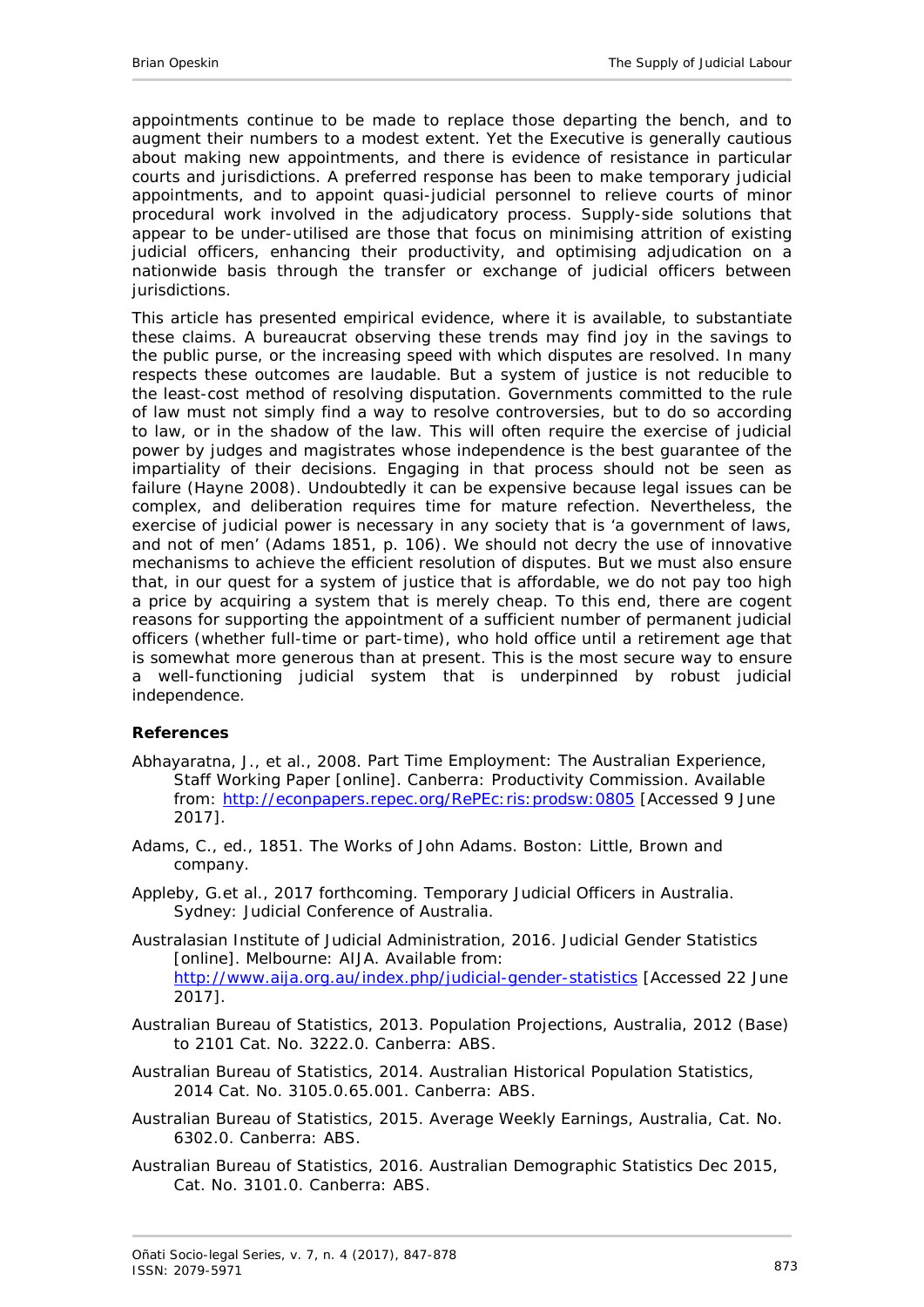<span id="page-27-8"></span>Australian Institute of Health and Welfare, 2014. *Healthy Life Expectancy in Australia: Patterns and Trends 1998 to 2012* [online]. Canberra: AIHW. Available from:

http://www.aihw.gov.au/WorkArea/DownloadAsset.aspx?id=60129549632 [Accessed 9 June 2017].

<span id="page-27-13"></span>Australian Law Reform Commission, 2000. *Managing Justice: A Review of the Federal Civil Justice System, ALRC 89* [online]. Sydney: ALRC. Available from: http://www.alrc.gov.au/report-89 [Accessed 9 June 2017].

<span id="page-27-14"></span>Baker, J., 1979. *An Introduction to English Legal History*. London: Butterworths.

- <span id="page-27-9"></span>Blackham, A., 2016. Judges and Retirement Ages. *Melbourne University Law Review* [online], 39 (3), 738. Available from: http://law.unimelb.edu.au/\_\_data/assets/pdf\_file/0019/2061019/02- Blackham.pdf [Accessed 9 June 2017].
- <span id="page-27-5"></span>Bollé, P., 1997. Part-time Work: Solution or Trap? *International Labour Review,* 136 (4), 557–579.
- <span id="page-27-12"></span>Byrne, E., 2014. High Court Justice Susan Crennan to Retire, Paving Way for First Abbott Government Appointment. *ABC News* [online], 25 November. Available from: <http://tinyurl.com/z7dpnzr> [Accessed 9 June 2017].
- <span id="page-27-6"></span>Campbell, E., and Lee, H., 2012. *The Australian Judiciary*. Cambridge University Press.
- <span id="page-27-0"></span>Casper, G., and Posner, R., 1974. A Study of the Supreme Court's Caseload. *Journal of Legal Studies,* 3 (2), 339-375.
- Commonwealth, House of Representatives, 1987. *Parliamentary Debates*, 28 October (Lionel Bowen, Attorney-General) [online]. Available from: https://tinyurl.com/yc6tg4co [Accessed 12 June 2017].

<span id="page-27-11"></span>ConnectWeb, 2015. *Who's Who in Australia*. Melbourne: Crown Content.

- <span id="page-27-10"></span>Coper, M., Blackshield, T., and Williams, G., eds., 2001. Oxford Companion to the High Court of Australia. Melbourne: Oxford University Press.
- <span id="page-27-4"></span>Council of Chief Justices of Australia, 2007. *Guide to Judicial Conduct.* 2nd ed*.*  Melbourne: Australasian Institute of Judicial Administration.
- <span id="page-27-7"></span>Cunneen, T., 2010. A Creature of a Momentary Panic. *Bar News: The Journal of the New South Wales Bar Association* [online], Winter, 74-84. Available from: http://www.austlii.edu.au/au/journals/NSWBarAssocNews/2010/19.html [Accessed 9 June 2017].
- <span id="page-27-1"></span>District Court of New South Wales, 2015. *Annual Review 2014*. Sydney: District Court of New South Wales.
- European Commission for the Efficiency of Justice, 2014. *Report on European judicial systems – Edition 2014 (2012 data), efficiency and quality of justice*  [online]. Strasbourg: Council of Europe. Available from: http://www.coe.int/t/dghl/cooperation/cepej/evaluation/2014/Rapport\_2014 en.pdf [Accessed 9 June 2017].
- <span id="page-27-3"></span>Euwals, R., and Hogerbrugge, M., 2006. Explaining the Growth of Part-time Employment: Factors of Supply and Demand. *Labour,* 20 (3), 533-557.
- <span id="page-27-2"></span>French, R., 2000. Federal Courts Created by Parliament. *In*: B. Opeskin and F. Wheeler, eds. *The Australian Federal Judicial System*. Melbourne University Press, 123-159.
- <span id="page-27-15"></span>French, R., 2006. Judicial Exchange: Debalkanising the Courts. *Journal of Judicial Administration,* 15 (3), 142-164.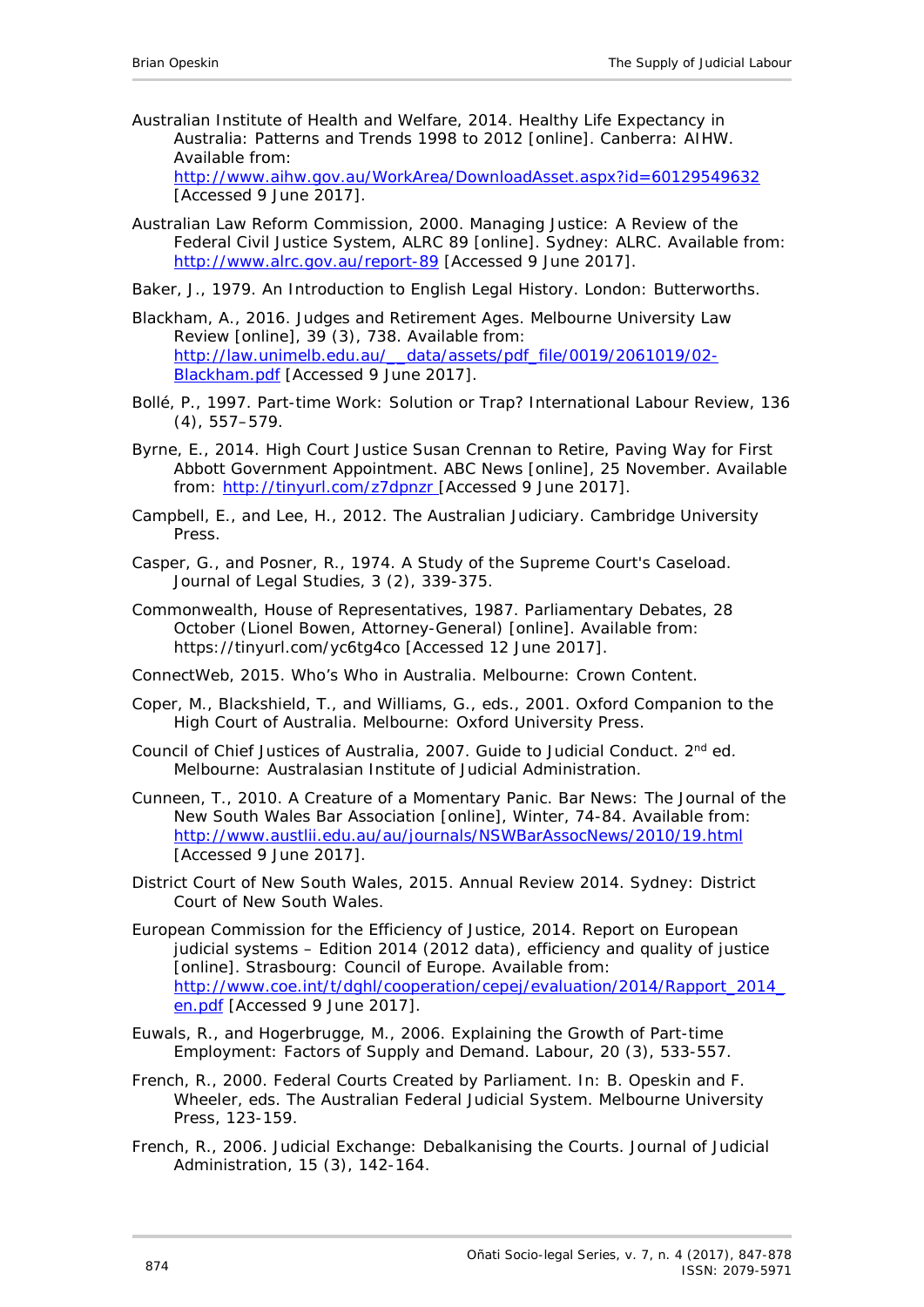- <span id="page-28-0"></span>Galanter, M., 2004. The Vanishing Trial: An Examination of Trials and Related Matters in Federal and State Courts. *Journal of Empirical Legal Studies* [online], 1 (3), 459-570. Available from: http://epstein.wustl.edu/research/courses.judpol.Galanter.pdf [Accessed 9 June 2017].
- <span id="page-28-13"></span>Genn, H., 1999. *Paths to Justice: What People Do and Think about Going to Law*. Oxford: Hart.
- <span id="page-28-11"></span>Gleeson, M., 2007. The State of the Judicature. *In*: 35<sup>th</sup> Australian Legal Convention [online]. Sydney. Available from: http://www.hcourt.gov.au/assets/publications/speeches/formerjustices/gleesoncj/cj\_25mar07.pdf [Accessed 9 June 2017].
- <span id="page-28-10"></span>Griffith, G., and Kennett, G., 2000. Judicial Federalism. *In*: B. Opeskin and F. Wheeler, eds. *The Australian Federal Judicial System*. Melbourne University Press, 37-61.
- <span id="page-28-14"></span>Hayne, K., 2008. The Vanishing Trial. *In*: *Supreme and Federal Courts Judges' Conference* [online]. Sydney. Available from: http://www.hcourt.gov.au/assets/publications/speeches/currentjustices/haynej/haynej\_23jan08.pdf [Accessed 9 June 2017].
- <span id="page-28-12"></span>Hobbes, T., 1651. *De Cive: Philosophical Rudiments Concerning Government and Society* [online]. Available from: http://www.unilibrary.com/ebooks/Hobbes,%20Thomas%20- %20De%20Cive.pdf [Accessed 22 June 2017].
- <span id="page-28-8"></span>Hugo, G., 2002. Changing Patterns of Population Distribution in Australia. *Journal of Population Research and New Zealand Population Review* [online], special issue, 1-21. Available from: https://www.accc.gov.au/system/files/Fn%20118%20- %20Hugo,%20Changing%20patterns%20of%20population%20and%20distrib ution.pdf [Accessed 9 June 2017].
- <span id="page-28-3"></span>Kirby, M., 1995a. Abolition of Courts and Non-reappointment of Judicial Officers. *Australian Bar Review,* 12 (3), 181-209.
- <span id="page-28-7"></span>Kirby, M., 1995b. Ex Tempore Judgments: Reasons on the Run. *Western Australian Law Review* [online], 25 (2), 213-232. Available from: http://www.austlii.edu.au/au/journals/UWALawRw/1995/18.html [Accessed 9 June 2017].
- <span id="page-28-1"></span>Langbein, J., 2012. The Disappearance of Civil Trial in the United States. *Yale Law Journal* [online], 122 (3), 522-572. Available from: http://www.yalelawjournal.org/article/the-disappearance-of-civil-trial-in-theunited-states [Accessed 9 June 2017].
- <span id="page-28-4"></span>Legal and Constitutional Affairs References Committee, 2009. *Australia's Judicial System and the Role of Judges*. Camberra: Australian Senate.
- <span id="page-28-2"></span>Local Court of New South Wales, 2015. *Annual Review 2014*. Sydney: Local Court of New South Wales.
- <span id="page-28-9"></span>Mack, K., and Roach Anleu, S., 2004. The Administrative Authority of Chief Judicial Officers in Australia. *Newcastle Law Review,* 8 (1), 1-22.
- <span id="page-28-6"></span>Mack, K., and Roach Anleu, S., 2010. *Magistrates Research Project: Career Change: An Update, Report No 1/2010*. Adelaide: Flinders University.
- <span id="page-28-5"></span>Mack, K., Wallace, A., and Roach Anleu, S., 2012. *Judicial Workload: Time, Tasks and Work Organisation*. Melbourne: Australasian Institute of Judicial Administration.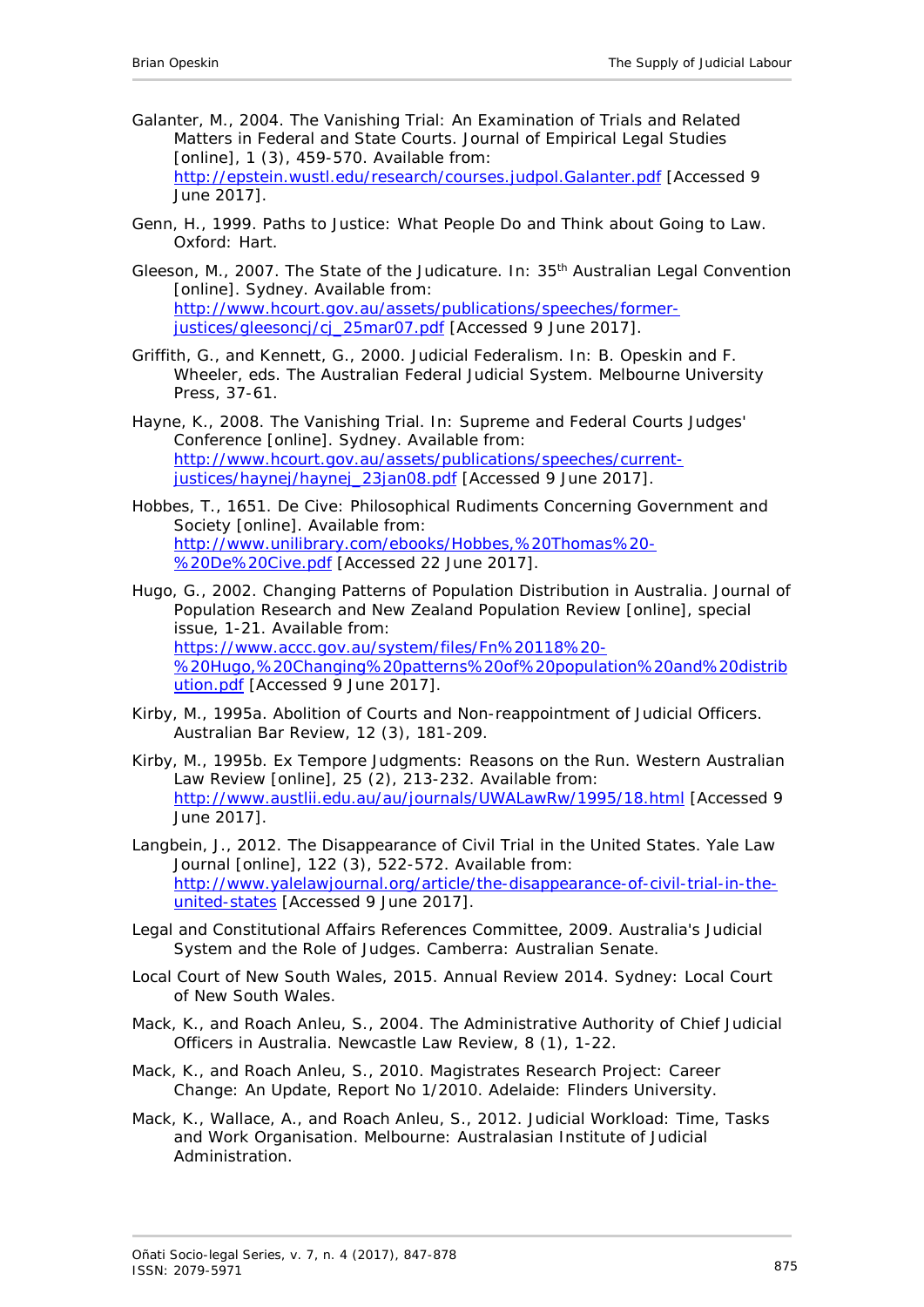- <span id="page-29-5"></span>Maitra, P., and Smyth, R., 2005. Determinants of Retirement on the High Court of Australia. *Economic Record,* 81 (254), 193-203.
- <span id="page-29-9"></span>Martin, W., 2013. Judicial Education. *In*: Australasian Institute of Judicial Administration, ed. *Australian Courts: Serving Democracy and Its Publics*. Melbourne: Australasian Institute of Judicial Administration, 81-92.
- <span id="page-29-12"></span>McKechnie, W., 1914. *Magna Carta: A Commentary on the Great Charter of King John*. Glasgow: James Maclehose and Sons.
- <span id="page-29-14"></span>McLeish, S., 2013. The Nationalisation of the State Court System. *Public Law Review,* 24 (4), 252-266.
- <span id="page-29-4"></span>Moses, A., 2010. Increase the Retirement Age for Federal Judges. *Bar News: The Journal of the New South Wales Bar Association* [online], Winter, 20-21. Available from: http://www.austlii.edu.au/au/journals/NSWBarAssocNews/2010/7.pdf [Accessed 9 June 2017].
- <span id="page-29-15"></span>Murray, S., 2014. Dual Federal and State Judicial Appointments: An Australian Impossibility? *Public Law Review,* 25 (4), 284-302.
- New South Wales, Legislative Council, 1999. *Parliamentary Debates, 10 November* (JW Shaw) [online]. Available from: [https://api.parliament.nsw.gov.au/api/hansard/search/daily/pdf/HANSARD-](https://api.parliament.nsw.gov.au/api/hansard/search/daily/pdf/HANSARD-1820781676-57492)[1820781676-57492](https://api.parliament.nsw.gov.au/api/hansard/search/daily/pdf/HANSARD-1820781676-57492) [Accessed 12 June 2017].
- <span id="page-29-13"></span>Opeskin, B., 2000. Cross-vesting of Jurisdiction and the Federal Judicial System. *In*: B. Opeskin and F. Wheeler, eds. *The Australian Federal Judicial System*. Melbourne University Press, 299-334.
- <span id="page-29-1"></span>Opeskin, B., 2001. *Appellate Courts and the Mangement of Appeals in Australia*. Melbourne: Australian Institute of Judicial Administration.
- <span id="page-29-3"></span>Opeskin, B., 2011. The High Cost of Judges: Reconsidering Judicial Pensions and Retirement in an Ageing Population. *Federal Law Review* [online], 39 (1): 33- 70. Available from: https://ssrn.com/abstract=1851384 [Accessed 9 June 2017].
- <span id="page-29-0"></span>Opeskin, B., 2013. The State of the Judicature: A Statistical Profile of Australian Courts and Judges. *Sydney Law Review* [online], 35 (3): 489-517. Available from: https://sydney.edu.au/law/slr/slr\_35/slr35\_3/Opeskin.pdf [Accessed 9 June 2017].
- <span id="page-29-10"></span>Parker, S., 1998. *Courts and the Public*. Melbourne: Australian Institute of Judicial Administration.
- <span id="page-29-11"></span>Parliament of Victoria, Law Reform Committee, 1999. *Technology and the Law*. Melbourne: Parliament of Victoria.
- <span id="page-29-8"></span>Productivity Commission, 2013, 23 May. *Productivity Primer* [online]. Canberra: Productivity Commission. Available from http://www.pc.gov.au/research/productivity/primer [Accessed 23 May 2013].
- <span id="page-29-2"></span>Remuneration Tribunal, 2015. *Determination 2015/18: Judicial and Related Offices, Remuneration and Allowances*. Canberra: Remuneration Tribunal.
- <span id="page-29-6"></span>Roach Anleu, S., and K. Mack, 2016a. *Judicial Research Project*. Adelaide: Flinders University.
- <span id="page-29-7"></span>Roach Anleu, S., and K. Mack, 2016b. *Magistrates Research Project*. Adelaide: Flinders University.
- <span id="page-29-16"></span>Rogers, A., 1981. State/Federal Court Relations. *Australian Law Journal,* 55 (9), 630-648.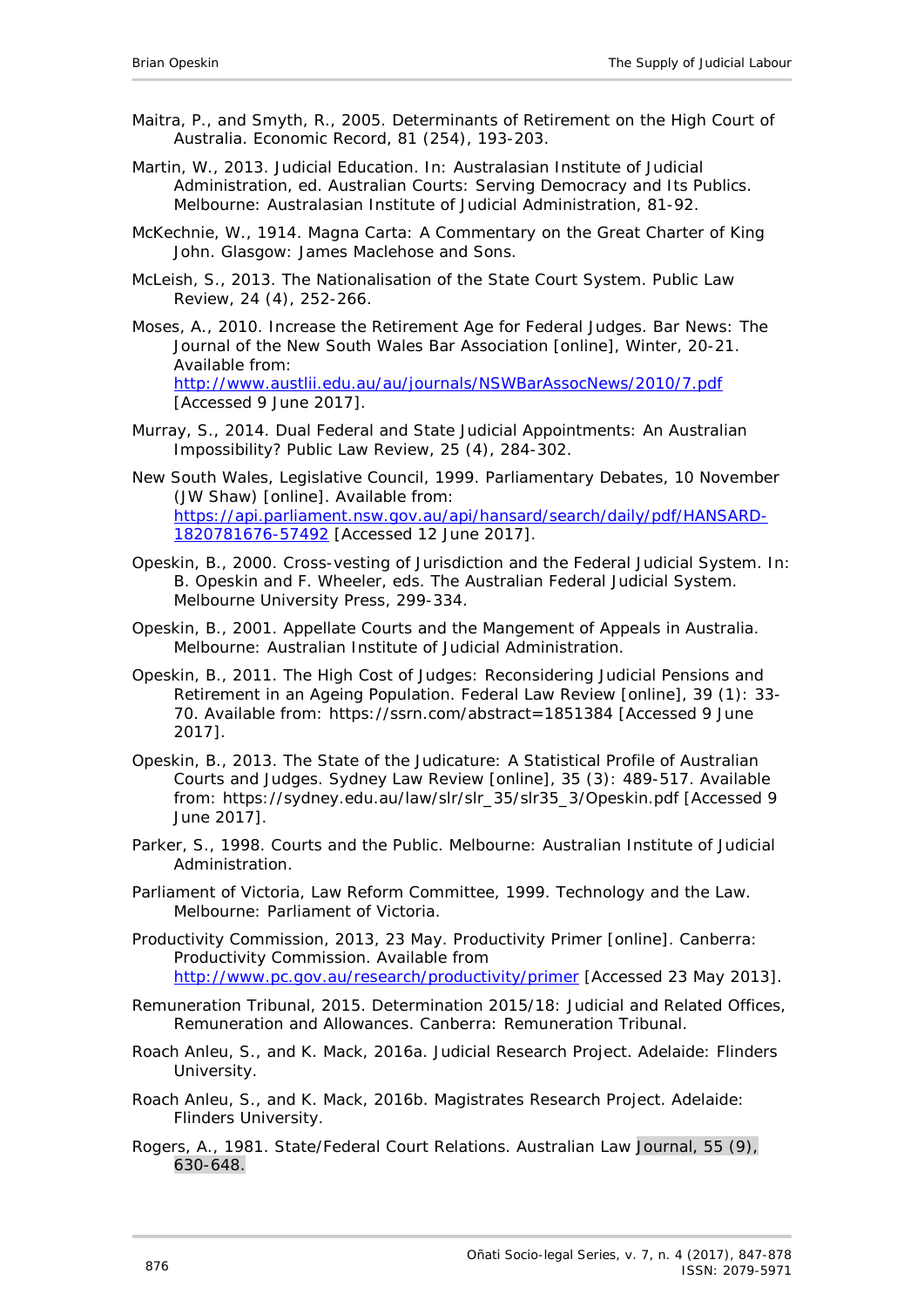- <span id="page-30-9"></span>Silberman, L., 1975. Masters and Magistrates Part I: The English Model. *New York University Law Review,* 50 (5), 1070-1118.
- <span id="page-30-0"></span>Spencer, D., 2005. The Phenomenon of the Vanishing Trial. *ADR Bulletin,* 8 (2), 21- 27.
- <span id="page-30-5"></span>Spigelman, J., 2006. Measuring Court Performance. *Journal of Judicial Administration* [online], 16 (2), 69-80. Available from: https://ssrn.com/abstract=1806782 [Accessed 12 June 2017].
- <span id="page-30-8"></span>Spigelman, J., 2010. Towards a National Judiciary and Profession. *Law Society Journal*, 48 (2), 49-53.
- <span id="page-30-3"></span>Standing Committee on Constitutional and Legal Affairs, 1977. *Report on Retiring Age for Commonwealth Judges, Parliamentary Paper No. 414/1976*. Canberra: Australian Parliament.
- <span id="page-30-1"></span>Supreme Court of New South Wales, 2015. *2014 Annual Review*. Sydney: Supreme Court of New South Wales.
- <span id="page-30-10"></span>Supreme Court of Victoria, 2009. *Annual Report 2008-2009*. Melbourne: Supreme Court of Victoria.
- <span id="page-30-11"></span>Supreme Court of Victoria, 2014. *2013-14 Annual Report*. Melbourne: Supreme Court of Victoria.
- <span id="page-30-4"></span>Thomas, C., 2015. *2014 Judicial Attitude Survey*. London: UCL Judicial Institute.
- Victoria, Legislative Assembly, 2008. *Parliamentary Debates, 27 February (Mr Hulls, Attorney-General)* [online]. Available from: [http://www.parliament.vic.gov.au/downloadhansard/pdf/Assembly/Feb-](http://www.parliament.vic.gov.au/downloadhansard/pdf/Assembly/Feb-Jun%202008/Assembly%20Extract%2027%20February%202008%20from%20Book%202.pdf)[Jun%202008/Assembly%20Extract%2027%20February%202008%20from%2](http://www.parliament.vic.gov.au/downloadhansard/pdf/Assembly/Feb-Jun%202008/Assembly%20Extract%2027%20February%202008%20from%20Book%202.pdf) [0Book%202.pdf](http://www.parliament.vic.gov.au/downloadhansard/pdf/Assembly/Feb-Jun%202008/Assembly%20Extract%2027%20February%202008%20from%20Book%202.pdf) [Accessed 12 June 2017].
- Victoria, Legislative Assembly, 2010. *Parliamentary Debates*, 15 April (Mr Hulls, Attorney-General) [online]. Available from: [www.parliament.vic.gov.au/downloadhansard/pdf/Assembly/Feb-](http://www.parliament.vic.gov.au/downloadhansard/pdf/Assembly/Feb-Jun%202010/Assembly%20Daily%20Extract%2015%20April%202010%20from%20Book%205.pdf)[Jun%202010/Assembly%20Daily%20Extract%2015%20April%202010%20fro](http://www.parliament.vic.gov.au/downloadhansard/pdf/Assembly/Feb-Jun%202010/Assembly%20Daily%20Extract%2015%20April%202010%20from%20Book%205.pdf) [m%20Book%205.pdf](http://www.parliament.vic.gov.au/downloadhansard/pdf/Assembly/Feb-Jun%202010/Assembly%20Daily%20Extract%2015%20April%202010%20from%20Book%205.pdf) [Accessed 12 June 2017].
- Victoria, Legislative Council, 2013. *Parliamentary Debates, 17 October (EJ O'Donohue)* [online]. Available from: http://www.parliament.vic.gov.au/images/stories/dailyhansard/Council\_2013/Council\_Daily\_Extract\_Thursday\_17\_October\_2013\_fro m\_Book\_13.pdf [Accessed 12 June 2017].
- <span id="page-30-7"></span>Wallace, A., 2013. Courts and Their Publics: Technology and the Way Forward. *In*: Australasian Institute of Judicial Administration. *Australian Courts: Serving Democracy and Its Publics*. Melbourne: Australasian Institute of Judicial Administration, 17-37.
- <span id="page-30-2"></span>Woodhill, S., 2016, 4 April. Judge Turns down Temporary Supreme Court Appointment. *Australasian Lawyer* [online], 4 April. Available from: <http://tinyurl.com/z8g4llb> [Accessed 12 June 2017].
- <span id="page-30-6"></span>Wright, T., 1999. Australia: A Need for Clarity. *Justice System Journal,* 20 (2), 131- 150.

*Cases and legislation*

Courts Legislation Amendment (Associate Judges) Act 2008 (Vic).

Courts Legislation Miscellaneous Amendments Act 2010 (Vic).

Family Law Act 1975 (Cth).